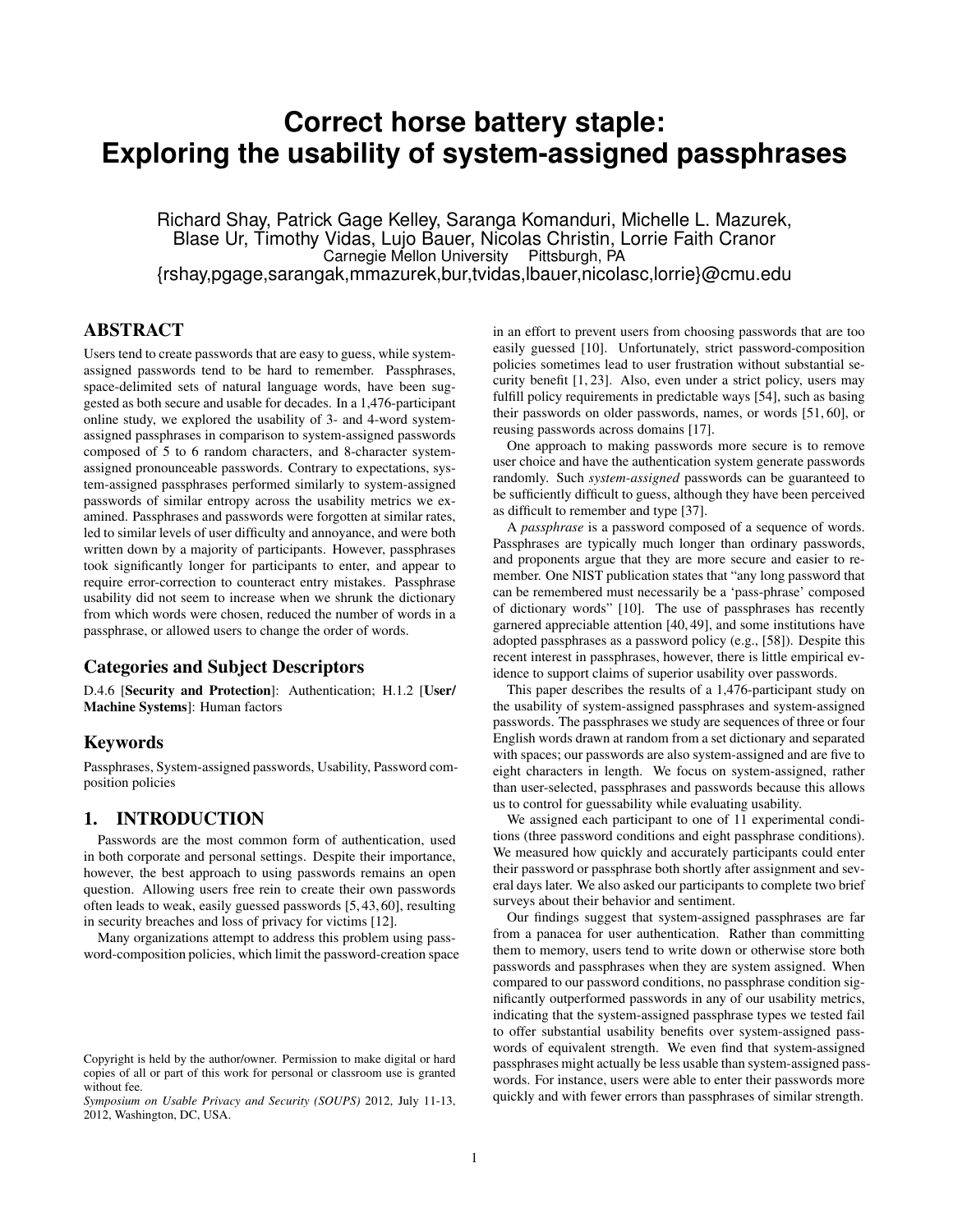While our results in general do not strongly favor system-assigned passwords over system-assigned passphrases or vice versa, we identify several areas for further investigation. For example, larger dictionary sizes do not appear to have a substantial impact on usability for passphrases. This could be leveraged to make stronger passphrases without much usability cost. We also find that lowercase, pronounceable passwords are an unexpectedly promising strategy for generating system-assigned passwords.

Researchers have proposed error-corrected passphrase systems [3, 25,39]. Our results suggest that sophisticated error correction, such as mapping the word a user enters to the closest word in the passphrase dictionary, is necessary to make passphrases comparably usable to passwords. Without error correction, many passphrase conditions perform significantly worse than our password conditions.

We next discuss the background and related work for our study in Section 2, and turn to our methodology in Section 3. We present results on usability, accuracy, and sentiment in Section 4, and describe our error analysis in Section 5. We consider ecological validity and summarize our findings in Section 6.

## 2. BACKGROUND AND RELATED WORK

Many years of research have shown that users have difficulty picking strong passwords. Despite a litany of proposed "password replacements" over the past decades, no system has proven superior to text passwords when evaluated according to a broad set of criteria [7, 20]. However, the fact remains that users tend to choose predictable passwords [6,15] and reuse the same passwords across multiple accounts [17]. Despite warnings to the contrary, many users also write their passwords down [23, 45, 62]. Some researchers argue this practice is not inherently bad [47].

While many user-selected passwords are easily guessed, systemassigned passwords can have much stronger security guarantees; however, they may be difficult for users to remember without writing them down. The literature contains many proposals for making system-assigned passwords easier for users to recall. In this paper, we focus on one such technique, passphrases. We consider a *passphrase* to be a set, sometimes ordered, of natural-language words separated by spaces. Passphrases thus tend to be longer than typical passwords. Hereafter, when we use the term *password*, we refer to a string of approximately 5–16 characters, usually without spaces, that may not have natural-language meaning. We use *secret* to refer to the general class of password-like strings containing both passwords and passphrases.

In this section, we first provide background on user-selected passwords, focusing on techniques to make them stronger. We then present related work on techniques for crafting usable, systemassigned secrets. We then discuss user-generated passphrases as encountered "in the wild" and in literature, and, finally, prior studies comparing variations of passwords and passphrases.

#### 2.1 Passwords

Many techniques have been suggested to help users create better passwords. One technique requires that passwords comply with a password-composition policy, such as forcing the inclusion of digits in passwords. However, passwords that comply with such policies often remain vulnerable because policy requirements are sometimes fullfilled in predictable ways [51, 57]. Furthermore, inflexible policies can overly burden users, leading to frustration [23].

Another approach is to allow users to create their own passwords, but proactively check their strength. Prior work has suggested rejecting unsuitable passwords using predefined lists of weak [5] or popular passwords [46]. Other work has suggested informing users of the strength of their proposed password [11, 52, 56].

## 2.2 System-Assigned Secrets

System-assigned passwords and passphrases have also been studied, but to a lesser degree. Diceware uses manual die rolls to select words for a passphrase from a specialized 7,776-word dictionary [44]. In contrast, early work by Kurzban proposes a passphrase system using only a 100-word dictionary [34]. In our study, we test and compare dictionaries from 181 to 1,024 words in size.

Attempts to create memorable system-assigned passwords include generating passwords that are "pronounceable" by speakers of a natural language. Such passwords generally consist of a series of concatenated syllables from a natural language. Early work by Gasser on generating pronounceable passwords [19] has been adopted in modified form as a standard of the U.S. National Institute of Standards and Technology (NIST) [41]. However, this system uses the frequencies with which syllables appear in English as part of its generation process, which has been shown to increase greatly the guessability of generated passwords [36]. More recent work has proposed other schemes for randomly generating pronounceable text [13], though the usability of these schemes has not been analyzed comprehensively. Jeyaraman and Topkara suggest randomly generating a lower-case password and then automatically creating a mnemonic for that random password in order to make system-assigned passwords more memorable [26].

Other systems use partially system-assigned passphrases and passwords. For instance, Forget et al. insert randomness into userchosen passwords to increase strength [18]. Lee and Ewe use a variant of this technique to strenghthen user-generated passphrasses by adding random semantic noise [35].

#### 2.3 Passphrases

For three decades, academic literature has considered passphrases as a potentially more memorable and secure alternative to short passwords [10, 27, 42], yet their usability vis-à-vis passwords has not been well studied. Debate about passphrases was recently reignited by the online comic xkcd (Appendix A), which suggested passphrases as an alternative to complex password policies [40]. This comic has been widely reprinted, including in advice to help users create strong and memorable passwords [48].

Despite a lack of empirical evidence, passphrases are recommended by some system administrators. For more than five years, Indiana University has required all new users to create a passphrase, which they define as containing at least 15 characters split among at least four words, delimited by a space or non-underscore symbol.<sup>1</sup> In a recent blog post, the university pointed to the xkcd comic as evidence in favor of this policy [58]. Creighton University [49] and UC Santa Cruz<sup>2</sup> are among other universities that have cited the xkcd comic while suggesting passphrases. Other organizations, such as Clemson University,<sup>3</sup> have suggested that users create passphrases by envisioning sentence-like passphrases. In one of our experimental conditions, we test system-generated passwords constructed grammatically to resemble sentences.

Yan et al. studied mnemonic passwords, in which users select a phrase but type in only the first character of each word [59]. Universities including Carnegie Mellon<sup>4</sup> currently recommend this mnemonic approach on password advice pages. However, Kuo et al. built a dictionary from Internet sources to crack user-generated

<sup>1</sup> http://kb.iu.edu/data/acpu.html (visited 5/2012)

<sup>&</sup>lt;sup>2</sup>http://its.ucsc.edu/security/training/password. html (visited 5/2012)

<sup>3</sup> http://www.clemson.edu/ccit/about/policies/ strong\_passwords.html (visited 5/2012)

<sup>4</sup> http://www.cs.cmu.edu/~help/security/choosing\_ passwords.html (visited 5/2012)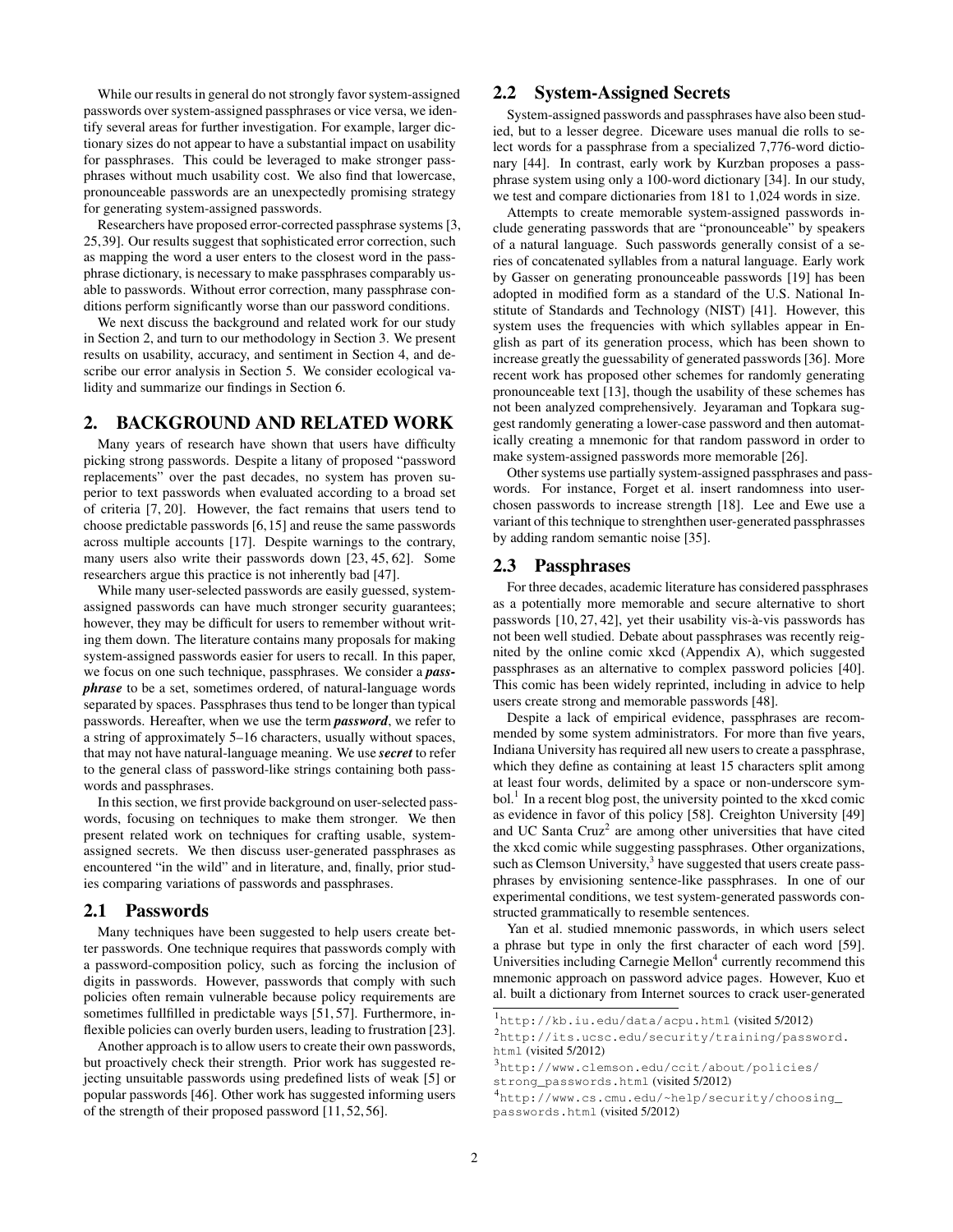mnemonic passwords, suggesting this technique does not prevent users from choosing weak secrets [33]. Bonneau and Shutova examined 100,000 user-selected Amazon.com "payphrases," or globally unique multi-word secrets. They find that lists of popular movies and books, as well as digrams popular in natural language, are effective in guessing these payphrases [8]. Both these works find that user-chosen passphrases may be more easily guessed than expected, which supports the investigation of system-assigned passphrases as an alternative.

#### *2.3.1 Comparative Evaluation*

A handful of studies has comparatively evaluated various combinations of system-assigned and user-selected passwords, pronounceable passwords, and passphrases, usually with small sample sizes and student participants. Leonhard and Venkatakrishnan compared random passwords (six characters), pronounceable passwords of their own construction, and three-word passphrases drawn from Diceware in a study of 29 student participants, finding that participants had difficulty remembering the system-assigned secrets they tested [37]. In two studies using about 50 undergraduate participants each, Keith et al. found that participants with user-selected passphrases experienced more login failures due to typographical errors, but fewer failures due to memory errors, than users with passwords [27, 28]. Zviran and Haga studied 103 graduate students in a within-subjects design, where each participant used an 8 character system-assigned password, an 8-character user-selected password, and a user-selected passphrase. They found that systemassigned passwords were remembered best if they were pronouncable, but that participants preferred user-selected secrets [61]. In a within-subjects study of 15 participants, Spector and Ginzberg compared system-assigned passwords, user-selected passwords, and user-selected "pass-sentences," defined as entities with unique semantic meanings; they found that pass-sentences performed best [53]. In contrast to these studies, we use a much larger sample size and test more conditions. We focus only on system-assigned passwords and passphrases, allowing us to construct conditions with roughly similar security guarantees.

#### *2.3.2 Passphrase Entry and Error Correction*

Some researchers have proposed using error correction to permit small errors in passphrase entry, even though this may reduce security. For instance, Bard proposes using the Damerau-Levenshtein string-edit-distance metric to tolerate up to two spelling errors per word in a passphrase, as well as accepting the words of a passphrase in any order, with minimal impact on security [3]. Mehler and Skiena propose a more general password-corrective hash in which two strings differing by one edit would likely hash to the same key, successfully authenticating a user [39]. Jakobsson and Akavipat propose several error-correction techniques specific to mobile devices: allowing words in any order, permitting substitution with synonyms, and using auto-complete features for quicker entry [25]. Matsuura instead proposes a secure visual feedback mechanism to cue users when the password they have typed differs from their expectation [38]. In this paper, we evaluate participants' login attempts based on the string-edit distance and other methods that would have allowed for authentication in the presence of typing mistakes. We also test one condition in which users are explicitly told that the words of the passphrase may be entered in any order.

### 3. METHODOLOGY

We conducted a two-part online study of system-assigned authentication secrets, both passwords and passphrases. In the first part of the study, participants were assigned a secret, completed a survey, and were asked to recall that secret. Forty-eight hours later, participants were invited to return, log in using this secret, and complete a second survey. In this section, we give an overview of our study design, experimental conditions, and statistical analysis.

# 3.1 Study Overview

We recruited participants through Amazon's Mechanical Turk (MTurk) crowdsourcing service. We compensated them 55 cents for completing the first part of the study and an additional 70 cents for completing the second part. We required participants to be at least 18 years old and not to have participated in a previous study on passwords conducted by our research group. Since we tested passphrases generated with American English dictionaries, we allowed only MTurk users who lived in the United States to participate.

In part one of the experiment, we told participants, "imagine that your main email service provider has been attacked ... [and that] because of the attack, your email service provider is also changing its password rules. Instead of choosing your own password, one will be assigned to you." We informed them that they would use their secret in a few days to log in to the second part of the study, and that they should take whatever steps they would normally take to remember and protect their email password. In prior work on user-generated passwords, we observed that users created stronger passwords when presented with this scenario than when they were creating passwords simply for the purpose of a study [30, 32]. We did not tell participants not to store their secrets, nor did we otherwise mention secret storage during the first part of the study.

We next assigned participants a secret in one of 11 conditions, described in Section 3.2. After being assigned the secret, participants were required to check a box on the screen to hide the secret and then enter the secret twice, once as confirmation. They could uncheck the box to see their assigned secret again, but could not type while their secret was visible. After successfully entering and confirming their secret, participants completed a five-minute survey. This survey asked participants about their experience learning their new secret and about their actual email password. We then asked participants to enter their system-assigned secret once again. We refer to this as *part one recall* throughout the paper. After five unsuccessful attempts, participants were told their secret.

Forty-eight hours after completing the first part of the study, participants received an email through MTurk asking them to return for part two. To begin part two, participants were asked to log in using their secret. Participants could click a "Forgot Password" link to be emailed a link to retrieve their secret. Furthermore, after five incorrect attempts, we showed participants their secret. Once they had logged in, participants completed a survey about how they had remembered their secret, including whether they had written it down on paper or stored it electronically. We analyzed data for part two for only those participants who completed this part within 72 hours of being invited to return, 120 hours after completing part one. Participants who returned after more than 72 hours were still paid, but their data were excluded. This ensures that all of the participants in our analysis had viewed their secret within five days of completing part one of our study.

Mechanical Turk. As explained, we recruited participants using MTurk. Although MTurk workers tend to be younger, more educated, and more technical than the general population, they represent a significantly more diverse population than is typically used in lab studies, which often rely on college-student participants [9,24]. Researchers have found that well-designed MTurk studies provide high-quality user data [4, 16, 21, 31, 55]. Using MTurk allows us to study a larger volume of participants in a controlled setting than would otherwise be possible. We have successfully used MTurk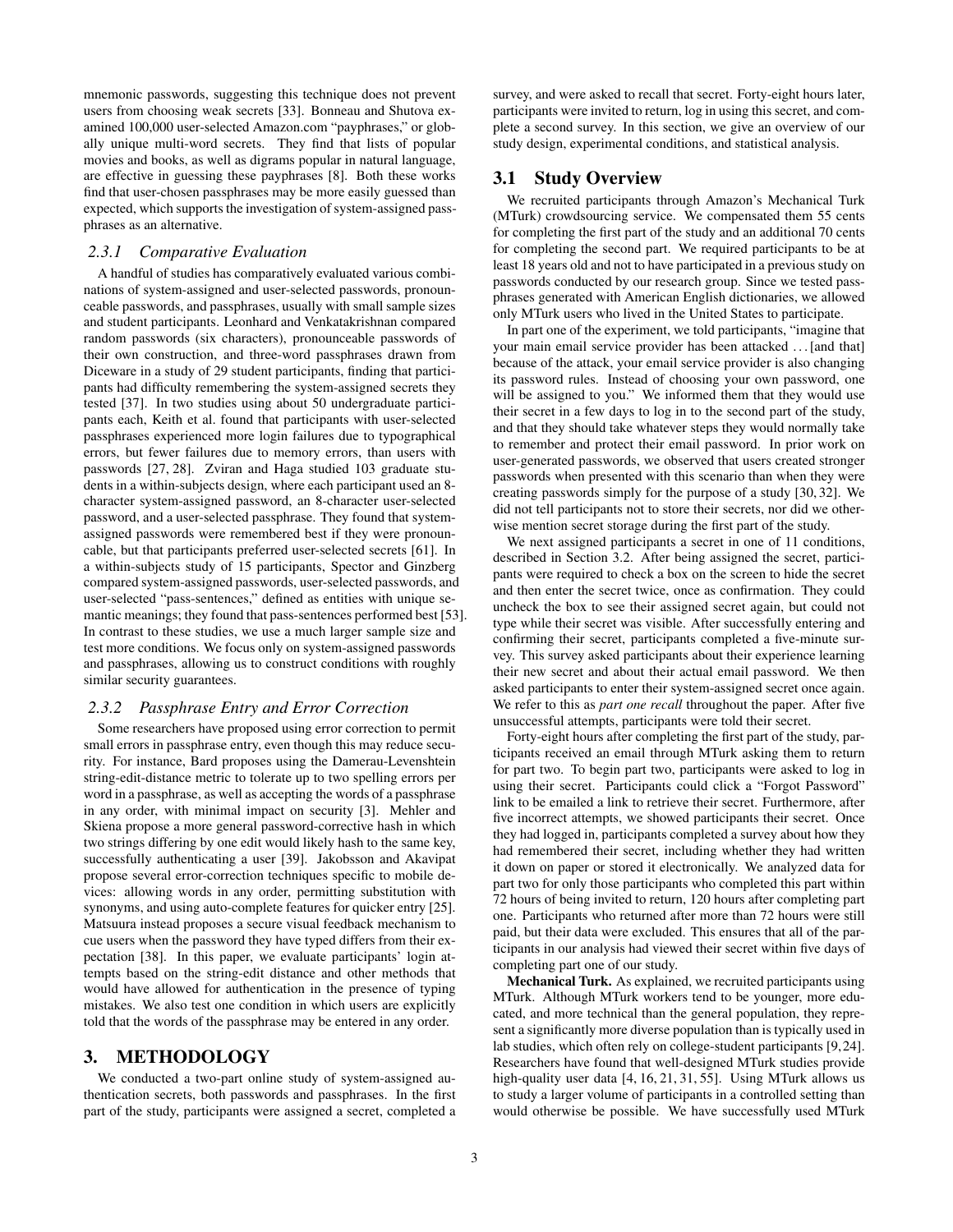to collect password data in several prior studies [30, 32, 51]. Adar has criticized MTurk studies in general, although our use of crowdsourcing to understand human behavior fits his description of an appropriate use [2].

## 3.2 Conditions

We assigned participants round-robin to one of 11 experimental conditions, which are summarized in Table 1. The conditions varied in the type of secret assigned to the participant. Participants were unable to modify their assigned secret or to obtain a replacement. We focused on system-assigned secrets so that we could precisely control their entropy (and their guessability), and focus on their usability.

Three conditions were variants of passwords, and eight were variants of passphrases, as defined in Section 2. Our password conditions did not use spaces. In the passphrase conditions we required that participants enter words separated by spaces and in the same order they were assigned, unless otherwise specified. Secrets in all 11 conditions were case-sensitive.

We designed two of our three password conditions and six of our eight passphrase conditions to have approximately 30 bits of entropy so that we could compare system-assigned passwords to equally strong system-assigned passphrases. This entropy value was chosen because guidelines frequently used in practice [10, 22] recommend password policies that provide an estimated 30 bits of entropy. While recent research has suggested that entropy may not be the best indicator of resilience to attack [30, 57], when all elements from a set occur with equal probability (as is the case with our system-assigned secrets), entropy maps directly to the probability that an attacker with knowledge of the password-generation algorithm will succesfully guess a password.

#### *3.2.1 Password conditions*

Three of our conditions focused on passwords.

- pw-length5: Participants were assigned a five-character password, where each character is chosen randomly from a dictionary of 64 characters, including lowercase letters, uppercase letters, digits, and symbols. We removed characters that could easily be confused with other characters, e.g., both the letter "O" and the digit "0." A full list of characters in this dictionary is shown in Appendix D.1. This password space has 30 bits of entropy.
- pw-pronounce: Participants were assigned an eight-character password likely to be pronounceable by an English speaker. To generate these passwords, we used an implementation<sup>5</sup> of an algorithm originally proposed by Gasser [19] and later adopted as a NIST standard [41]. Prior work has identified a flaw in this scheme: certain passwords are chosen with high probability since the probability of a syllable occuring in a password mirrors its relative frequency in English [36]. To overcome this, we generated the full list of eight-character pronounceable passwords without duplicates ( $\approx 1.2$  billion) and assigned each password on this list with equal probability, resulting in 30.2 bits of entropy.
- pw-length6: Participants were assigned a six-character password, where characters are chosen as in the pw-length5 condition. The extra character makes passwords in this condition have 36 bits of entropy. This condition helps determine how the length of randomly generated passwords affects usability.

#### *3.2.2 Passphrase conditions*

We tested eight variations on passphrases. We generated dictionaries (fully specified in Appendix D) for all passphrase conditions using word-frequency data<sup>6</sup> with part-of-speech (e.g., noun, verb) tags from the Corpus of Contemporary American English (COCA) [14]. This list ranks the most common words in the 425 million-word COCA based on the number of times they appear and their diffusion throughout different sources. So that our dictionaries would contain only well-known words, we chose the N most common words matching particular criteria for each dictionary. For instance, a dictionary of 181 nouns would contain the 181 most common nouns from COCA. We selected word lists of particular sizes so that different conditions would each have 30 bits of entropy. However, we later discovered that word lists not restricted to a particular part of speech contained duplicate words. For instance, "to" was present on the list as both an infinitive marker and as a preposition. Thus, the actual passphrase entropies in the next three conditions, intended to be 30 bits, were as low as 29.3 bits.<sup>7</sup>

- pp-small: Participants were assigned four words, randomly selected with replacement from a 181-word dictionary.
- pp-med-unorder: Participants were assigned four words, randomly selected with replacement from a 401-word dictionary. Unlike all other conditions, participants could enter the words in their passphrase in any order.
- pp-large-3word: Participants were assigned three words, randomly selected with replacement from a 1,024-word dictionary.

The next two conditions are similar to the pp-small condition, except they use larger dictionaries of the most common words in order to test whether the size of the dictionary has a measurable impact on usability:

- pp-medium: Participants were assigned four words, randomly selected with replacement from the 401-word dictionary used in the pp-med-unorder condition. These passphrases present 33.9 bits of entropy.
- pp-large: Participants were assigned four words, randomly selected with replacement from the 1,024-word dictionary used in the pp-large-3word condition. These passphrases present 39.2 bits of entropy.

We also tested whether passphrases that followed certain part-ofspeech patterns aid memorability. The next three conditions use passphrases with 30 bits of entropy.

• pp-sentence: Participants were assigned passphrases of the form "noun verb adjective noun," where nouns, verbs, and adjectives are chosen from separate 181-word dictionaries. So that it would make sense for the verb to be followed by a noun, the verb dictionary contained only verbs whose entry in The Free Dictionary<sup>8</sup> listed at least one transitive definition. Since all nouns but one were singular, we manually conjugated all verbs to agree with a singular subject. Although these passphrases were unlikely to make semantic sense due to the random selection of words, they might resemble English sentences.

<sup>5</sup> http://www.adel.nursat.kz/apg/ (visited 5/2012)

<sup>6</sup> http://www.wordfrequency.info/top5000.asp (visited 5/2012)

 $^7$ All entropies were calculated using Shannon's formula on the frequency distribution of unique words [50].

 $^{\overline{8}}$ http://www.thefreedictionary.com/(visited 5/2012)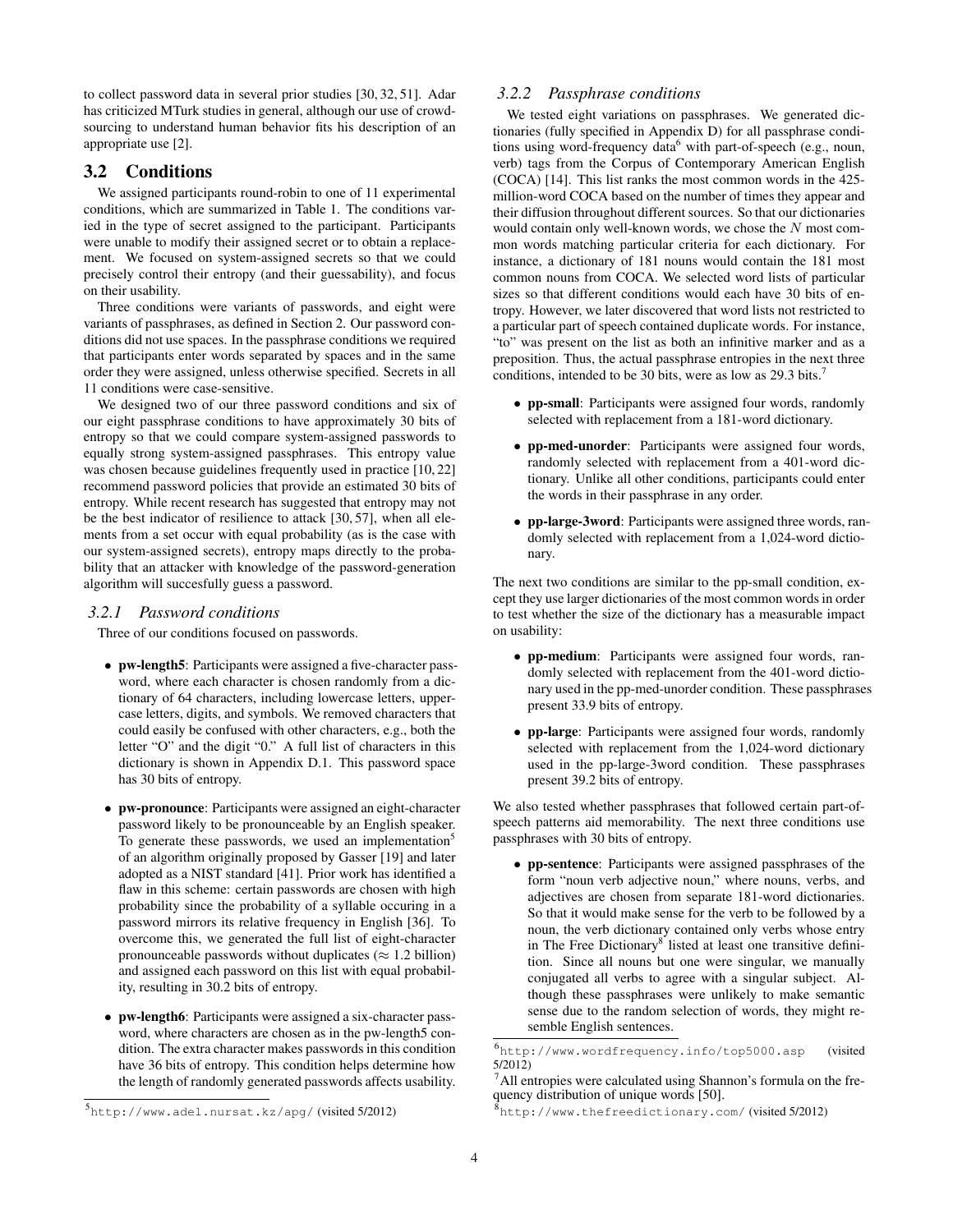|                              | <b>Entropy</b> |                           | <b>Dictionary</b> |                                   |                              |
|------------------------------|----------------|---------------------------|-------------------|-----------------------------------|------------------------------|
| <b>Condition name</b>        | (bits)         | Length                    | size              | <b>Examples</b>                   |                              |
| <b>Password Conditions</b>   |                |                           |                   |                                   |                              |
| pw-length5                   | 30             | 5 characters              | 64 characters     | @J#8x                             | $*2LxG$                      |
| pw-pronounce                 | 30.2           | 8 characters              | 190 syllables     | tufritvi                          | vadasabi                     |
| pw-length6                   | 36             | 6 characters              | 64 characters     | $R6wy\$                           | $cW@.*H$                     |
| <b>Passphrase Conditions</b> |                |                           |                   |                                   |                              |
| pp-small                     | 29.4           | 4 words                   | 181 words         | one between high tell             | try there three come         |
| pp-med-unorder               | 29.3           | 4 words (any order OK)    | 401 words         | remember million state understand | help any country our         |
| pp-large-3word               | 29.4           | 3 words                   | $1.024$ words     | own decide some                   | feeling right reflect        |
| pp-nouns                     | 30             | 4 nouns                   | 181 nouns         | sense child reason paper          | death effect girl model      |
| pp-nouns-instr               | 30             | 4 nouns (w/ instructions) | 181 nouns         | phone star record right           | case area interest situation |
| pp-sentence                  | 30             | $4$ words $(N-V-Adj-N)$   | 181 words each    | end determines red drug           | plan builds sure power       |
| pp-medium                    | 33.9           | 4 words                   | 401 words         | also that research must           | room four face after         |
| pp-large                     | 39.2           | 4 words                   | $1.024$ words     | because strategy cover us         | pull somebody white next     |

Table 1: A summary of experimental conditions, with data about their characteristics and example secrets assigned to participants.

- **pp-nouns**: Participants were assigned four nouns, randomly sampled with replacement from a dictionary containing the 181 most common nouns.
- pp-nouns-instr: The condition is identical to pp-nouns, except that we gave the participant specific instructions for memorizing the passphrase. The instructions asked participants to "try to imagine a scene that includes all of the words in your password phrase. This will help you to remember it more easily. Research has found that the more bizarre, unusual, and exaggerated you make your scene, the easier it will be to remember. So, take a moment to construct your scene, and think about it whenever you need to enter your password." This specific instruction mimics the example from the xkcd comic in Appendix A.

#### 3.3 Statistical Testing

Our statistical tests use a significance level of  $\alpha = .05$ . For each comparison, we first ran an omnibus test across all conditions. We used Kruskal-Wallis (indicated KW), an analogue of ANOVA that does not assume normality, for omnibus tests on quantitative data and  $\chi^2$  on categorical. If the omnibus test showed significance, we performed pairwise tests with Holm-Bonferroni correction (indicated HC). We used Mann-Whitney U (indicated MW) for pairwise comparisons of quantitative data and Fisher's Exact Test (indicated FET) for pairwise categorical comparisons.<sup>9</sup>

In our pairwise tests, we compared a subset of all possible pairs of conditions. All eight of our 30-bit conditions are compared to each other. We also compare pp-medium with pp-med-unorder, because they both use a 401-word dictionary; and pp-large with pplarge-3word since both use 1,024-word dictionaries. We compare pw-length5 with pw-length6 as the latter uses longer passwords, but they are otherwise identical. Finally, we compare pp-medium with pw-length6 to compare a password and a passphrase condition with higher entropy.

In addition to looking at conditions independently, we sometimes combine a subset of our password conditions and a subset of our passphrase conditions to compare larger sample sizes of passwords and equivalent-entropy passphrases. The *combined passwords participants* comprise our two 30-bit password conditions, pw-length5 and pw-pronounce. The *combined passphrases participants* comprise our 30-bit passphrase conditions that use 181-word dictionaries: pp-small, pp-sentence, pp-nouns, and pp-nouns-instr.

#### 4. RESULTS

In this section, we present the results of our study. We begin by discussing participant demographics in Section 4.1. We then look at drop-out rates per condition in Section 4.2, as higher drop-out rates may indicate participants are struggling more in those conditions. In Section 4.3, we define how we tracked whether participants stored their assigned secret. We examine how well participants were able to enter their secrets immediately upon assignment in Section 4.4. Section 4.5 discusses part-one recall rates, and Section 4.6 part-two recall rates. We further investigate usability by examining user sentiment in Section 4.8. In Section 5, we analyze the errors participants made, and the degree to which automated error correction would have helped.

## 4.1 Demographics

2,689 participants began our study in February and early March 2012. 2,294 completed the first part of our study and 1,562 returned for the second part within three days of being sent an email invitation two days after completing the first part. An additional 88 participants returned for the second part between three and 42 days after completing the first part; we do not include them in our analysis. Of the participants who returned within three days, 1,476 completed the second part of our study. With the exception of our discussion of drop-out rates in Section 4.2, we focus on these 1,476 participants throughout our analysis. The number of participants in each condition is shown in Table 2.

Of the 1,468 participants who reported gender, 51.9% reported being female and 47.6% reported being male. The mean age was 31 years, while the median was 28. The standard deviation was 11.2, and our oldest participant reported being 74 years old.

Of the 1,464 participants who reported their highest academic degree, 653 reported having at least a bachelor's degree. Participants were asked whether they had degrees or jobs in "computer science, computer engineering, information technology, or a related field." Of the 1,460 who answered, 263 answered in the affirmative. We found no statistically significant differences between our conditions in reported gender, age, or background and education.

Because using a keyboard on a mobile phone could impact a participant's ability to enter his or her secret, we examined participants' user-agent strings. For example, if a user-agent string contains "iPhone," that is strong evidence that the participant is taking

<sup>&</sup>lt;sup>9</sup>When using the  $\chi^2$  test, some cell counts were less than 5, but we ensured that Cochran's conditions were satisfied: no cell had count zero, and more than 80% of cells had counts of at least 5.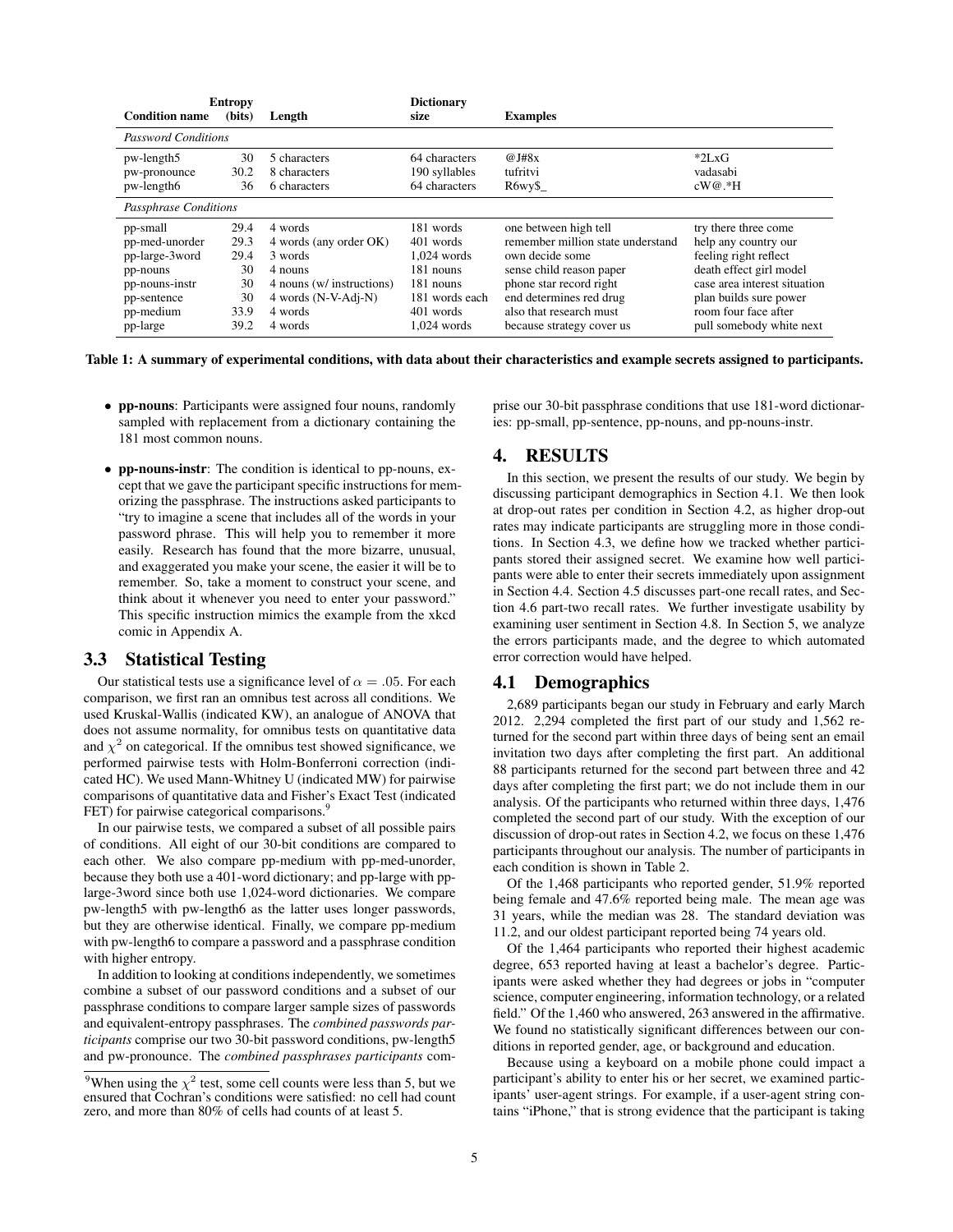|                     | Started | Finished<br>part one | Returned | Finished<br>part two |
|---------------------|---------|----------------------|----------|----------------------|
| pw-length5          | 342     | 90%                  | 59%      | 56%                  |
| pw-pronounce        | 342     | 90%                  | 58%      | 55%                  |
| combined password   | 684     | 90%                  | 59%      | 55%                  |
| pp-small            | 189     | 84%                  | 59%      | 59%                  |
| pp-nouns            | 340     | 81%                  | 59%      | 55%                  |
| pp-nouns-instr      | 342     | 87%                  | 59%      | 56%                  |
| pp-sentence         | 190     | 79%                  | 54%      | 50%                  |
| combined passphrase | 1061    | 83%                  | 58%      | 55%                  |
| pp-med-unorder      | 187     | 85%                  | 58%      | 57%                  |
| pp-large-3word      | 188     | 88%                  | 61%      | 55%                  |
| pp-medium           | 190     | 84%                  | 57%      | 53%                  |
| pw-length6          | 190     | 83%                  | 58%      | 55%                  |
| pp-large            | 189     | 82%                  | 54%      | 53%                  |
| total               | 2689    | 85%                  | 58%      | 55%                  |

Table 2: The number of participants who began the study in each condition, and the percentage who continued through the steps of the study. A participant counts as having returned for the second part of the study if he or she returned within three days of being invited. The analysis in this paper focuses on participants who completed the second part of the study.

the study from an iPhone. Only 25 participants show evidence of this,<sup>10</sup> and there were no more than four per condition.

#### 4.2 Study Dropouts

Of the 2,689 participants who started our study, 2,294 finished the first part; 1,562 participants returned within three days of receiving our email invitation to complete the second part of the study, and 1,476 of these completed the second part. These statistics, broken down by condition, are shown in Table 2.

The proportion of participants who completed the first part of the study varied by condition ( $\chi_{10}^2$ =28.288, p=.002), with participants in the two 30-bit password conditions, surprisingly, most likely to finish. Completion rates for the first part ranged from 78.9% for pp-sentence to 90.4% for pw-pronounce. Significantly more participants finished the first day in pw-pronounce than in pp-nouns (HC FET,  $p=0.020$ ) and pp-sentence (HC FET,  $p=0.011$ ). More also completed the first day in pw-length5 than in pp-sentence (HC FET,  $p=0.035$ ). Combined password participants were more likely to finish than combined passphrase participants ( $\chi_1^2$ =14.768, p<.001).

The proportion of participants who returned for the second part of the study within five days after completing the first did not vary significantly by condition ( $\chi_{10}^2$ =6.759, p=.748), and neither did the proportion of these who finished the second part ( $\chi_{10}^2$ =15.956, p =.101). We also saw no significant difference between combined password participants and combined passphrase participants for returning within five days ( $\chi_1^2$ =3.423, p=.064) or finishing the second day  $(\chi_1^2=0.015, p=.901)$ .

#### 4.3 Storage and No-Storage Participnts

During the second part of the study, we asked participants if they wrote down their secrets, either on paper or electronically, reassuring them that their compensation would not be affected by their response. We consider a participant not to have stored his or her secret if the participant affirms not writing down the secret, and

| success on first entry – <i>omnibus</i> $\chi_{10}^2$ =28.026, <i>p</i> =.002              |                                                                    |                               |  |  |  |  |
|--------------------------------------------------------------------------------------------|--------------------------------------------------------------------|-------------------------------|--|--|--|--|
|                                                                                            | pw-pronounce (90.4%) pp-nouns (73.4%) HC FET, $p=0.01$             |                               |  |  |  |  |
|                                                                                            | pp-nouns-instr $(71.2\%)$ HC FET, $p<.001$                         |                               |  |  |  |  |
|                                                                                            | combined pw (84.9%) combined pp (74.5%) $\chi_1^2$ =14.233, p<.001 |                               |  |  |  |  |
| success on first entry (no-storage) – <i>omnibus</i> $\chi^2_{10}$ =27.021, <i>p</i> =.003 |                                                                    |                               |  |  |  |  |
|                                                                                            | pw-pronounce (92.3%) pp-nouns-instr (67.1%) HC FET, $p=.027$       |                               |  |  |  |  |
| attempts needed – omnibus KW $\chi^2_{10}$ =28.573, p=.001                                 |                                                                    |                               |  |  |  |  |
| $pw$ -pronounce $(1.14)$ pp-nouns $(1.45)$                                                 |                                                                    | $U=14526, p<.001$             |  |  |  |  |
|                                                                                            | pp-nouns-instr $(1.50)$ U=14367.5, p<.001                          |                               |  |  |  |  |
|                                                                                            | $pp$ -sentence $(1.33)$                                            | U=7473, $p=0.025$             |  |  |  |  |
| combined pw $(1.23)$                                                                       | combined pp $(1.41)$                                               | KW $\chi_1^2$ =14.979, p<.001 |  |  |  |  |
| <b>attempts needed (no-storage)</b> – <i>omnibus</i> KW $\chi_{10}^2$ =28.888, p=.001      |                                                                    |                               |  |  |  |  |
| pw-length $5(1.24)$                                                                        | $pw$ -length $6(2.55)$                                             | $U=274.5, p=.037$             |  |  |  |  |
| $pw$ -pronounce $(1.08)$                                                                   | pp-nouns-instr $(1.53)$                                            | U=1350, $p=.025$              |  |  |  |  |

Table 3: Statistically significant results for secret entry immediately upon assignment. Pairwise tests for attempts needed are Holm-Bonferonni-corrected Mann-Whitney U.

we do not detect that he or she has pasted or autofilled the secret. We label these participants, 410 of our 1,476 total (27.8%), as *nostorage*; other participants we call *storage* participants. The proportion of no-storage participants is low across conditions; it does not vary significantly by condition  $(\chi_{10}^2$ =17.351, p=.067), nor is it significantly different between the combined password participants and the combined passphrase participants ( $\chi_1^2$ =2.444, p=.118).

The no-storage participants are most relevant when evaluating the memorability of secrets. However, as users can and do store secrets for their real accounts, the behavior of storage participants also provides useful insights. We do not know when storage participants stored their secrets (e.g., before entering them for the first time, or after completing part one). Hence, while we divide participants based on whether they eventually stored their secret, we cannot separately analyze them based on when the secret was stored.

In addition to analyzing data for all participants who did not drop out of the study, we conducted similar analyses separately for storage and no-storage participants. In some cases, differences between conditions that were statistically significant when looking at all participants are no longer significant when looking only at no-storage participants. However, this may be due in part to the small number of no-storage participants. We revisit the results of these separate analyses in the remainder of this section and in Section 5.

#### 4.4 Assignment

After receiving instructions, our participants were assigned a secret (either a password or a passphrase) and immediately asked to enter it. They could toggle between being able to view the secret and being able to enter it. This was intended to ensure that participants observed and were able to type their secret. We measure the number of attempts needed to enter the secret successfully, and the fraction of participants who correctly entered their secret on the first try. Significant results of statistical tests are shown in Table 3.

Overall, participants needed an average of 1.3 attempts to enter their secret and 78.7% entered it successfully on the first try. For both metrics, there was a significant difference across conditions. pw-pronounce secrets needed fewer attempts and were more likely to be entered on the first try than pp-nouns-instr and pp-nouns, and also needed fewer attempts than pp-sentence. In aggregate, combined password participants needed fewer attempts and were more successful in entering their secret on the first attempt than combined passphrase participants.

Similar relationships hold for no-storage participants: pw-pronounce needed fewer attempts and was more successful on the first

<sup>&</sup>lt;sup>10</sup>We searched the user-agent strings for: Android, iPhone, iPod, iPad, mobile, RIM Tablet, BlackBerry, Opera Mini, Windows Phone, SymbianOS, Opera Mobi, nook, Windows CE, smartphone, webOS, BREW.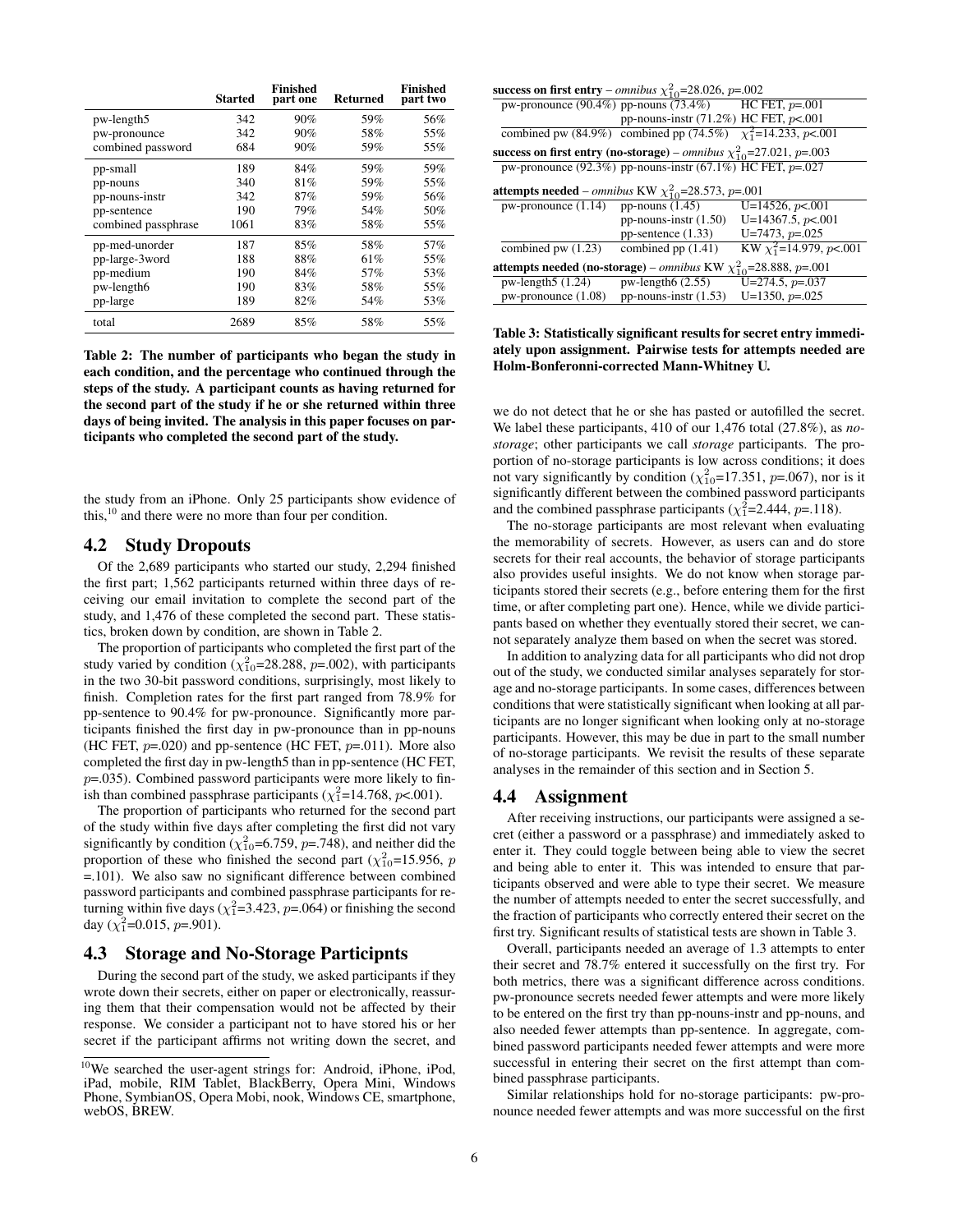attempt than pp-nouns-instr. No-storage participants also show difference based on password length, with pw-length5 requiring fewer attempts than pw-length6.

#### 4.5 Part-One Recall

We asked participants to recall their secret after completing a brief survey. Participants who could not recall their secret after five attempts were shown the secret on the screen. The vast majority of participants in each condition succeeded in entering their secret within five attempts, ranging from 92.5% in pp-med-unorder to 99.5% in pw-length5 and pw-pronounce. The significant results of our statistical tests are in Table 4.

Among those who entered the secret within five attempts, there is a significant difference in the number of attempts needed; combined password participants took significantly fewer attempts than combined passphrase participants, but pairwise tests do not reveal any significant differences.

The proportion of participants who correctly entered their secret on the first try varied significantly across conditions. A larger proportion in pw-length5 and pw-pronounce entered their password correctly on the first attempt than in pp-small or pp-medunorder. Combined password participants outperformed combined passphrase participants.

Among no-storage participants, significantly more in pw-pronounce entered their secret correctly on the first try than in pplarge-3word. Looking at participants who entered their secret within five attempts, we see omnibus significance between conditions, but pairwise tests reveal no significant differences.

We measured the time between the first and last keystroke on the first correct entry for participants whom we did not detect pasting or autofilling their secrets, and who entered the secret within five attempts. Combined passphrase participants had a median time of 7 seconds, significantly more than combined password participants, with a median of 3 seconds. pw-length5 and pw-pronounce each performed significantly better than all of the 30-bit passphrase conditions, and pw-length6 performed better than pp-medium. ppsmall and pp-large-3word performed significantly better than ppnouns, pp-nouns-instr, and pp-sentence; and pp-large-3word also outperformed pp-large. Looking only at no-storage participants, pw-pronounce performed better than any other 30-bit condition except pw-length5. pw-length5 and pp-small both outperformed ppnouns, pp-nouns-instr, and pp-sentence.

#### 4.6 Part-Two Recall

Forty-eight hours after finishing the first part of our study, we invited participants to return for the second part. Our analysis includes the participants who returned within 72 hours of being invited and completed both parts of the study. We find that a majority in each condition wrote down their secrets, and nearly half that did not store their secret clicked on the "Forgot Password" link.

Upon returning, a participant was asked to recall his or her secret. Five incorrect entries resulted in the secret being shown on screen. How participants fared in entering their secrets here is shown in Table 5. Our statistical tests are shown in Table 6.

Returning participants could click a link to be emailed a link to their secret. 48.8% of no-storage participants used this feature. The proportion does not vary significantly by condition ( $\chi_{10}^2$ =11.992, p =.286), nor between combined passphrase participants and combined password participants  $(\chi_1^2=1.764, p=.184)$ . 210 of our 1,476 participants did not use the email reminder or store their secrets. Across all conditions, out of the 354 participants who used the email reminder, 197 (55.6%) made no attempt to recall their secrets and 87 (24.6%) made only one attempt before using the reminder.

|                                                                                         | success on first entry – <i>omnibus</i> $\chi_{10}^2$ =34.936, <i>p</i> <.001              |                            |  |  |  |  |
|-----------------------------------------------------------------------------------------|--------------------------------------------------------------------------------------------|----------------------------|--|--|--|--|
|                                                                                         | pw-length5 (94.8%) pp-small (81.1%) HC FET, $p=0.008$                                      |                            |  |  |  |  |
|                                                                                         | pp-med-unorder $(80.2\%)$ HC FET, $p=.007$                                                 |                            |  |  |  |  |
|                                                                                         | pw-pronounce $(94.7\%)$ pp-small $(81.1\%)$ HC FET, $p=.009$                               |                            |  |  |  |  |
|                                                                                         | pp-med-unorder $(80.2\%)$ HC FET, $p=.007$                                                 |                            |  |  |  |  |
|                                                                                         | combined pw (94.7%) combined pp (87.2%) $\chi_1^2$ =13.867, p<.001                         |                            |  |  |  |  |
|                                                                                         | success on first entry (no-storage) – <i>omnibus</i> $\chi^2_{10}$ =26.558, <i>p</i> =.003 |                            |  |  |  |  |
|                                                                                         | pw-pronounce $(\overline{94.2\%})$ pp-large-3word $(64.3\%)$ HC FET, p=.033                |                            |  |  |  |  |
|                                                                                         | <b>attempts needed</b> – <i>omnibus</i> KW $\chi^2_{10}$ =19.122, <i>p</i> =.039           |                            |  |  |  |  |
|                                                                                         | combined pw (1.08) combined pp (1.16) KW $\chi_1^2$ =8.066, p=.005                         |                            |  |  |  |  |
| <b>attempts needed (no-storage)</b> – <i>omnibus</i> KW $\chi^{2}_{10}$ =20.002, p=.029 |                                                                                            |                            |  |  |  |  |
| secret entry time – <i>omnibus</i> KW $\chi_{10}^2$ =329.817, <i>p</i> <.001            |                                                                                            |                            |  |  |  |  |
|                                                                                         | pw-pronounce $(3.1)$ pp-small $(5.3)$ U=3296, $p<.001$                                     |                            |  |  |  |  |
|                                                                                         | $max_{max}(7 \Delta)$                                                                      | $I = 3187.5$ $n \geq 0.01$ |  |  |  |  |

|                                                                                       | pp-nouns $(7.4)$          | $U=3187.5, p<.001$             |
|---------------------------------------------------------------------------------------|---------------------------|--------------------------------|
|                                                                                       | pp-nouns-instr (7.4)      | U=2833, $p<0.001$              |
|                                                                                       | pp-sentence (7.7)         | U=1310.5, $p<.001$             |
|                                                                                       | pp-large-3word (4.7)      | $U=3626, p<.001$               |
|                                                                                       | $pp$ -med-unorder $(6.1)$ | U=2548.5, $p<.001$             |
| $p$ w-length $5(3.4)$                                                                 | pp-small $(5.3)$          | $U=3962, p<.001$               |
|                                                                                       | pp-nouns $(7.4)$          | U=4126, $p<0.001$              |
|                                                                                       | pp-nouns-instr (7.4)      | $U=3652.5, p<.001$             |
|                                                                                       | pp-sentence (7.7)         | $U=1792, p<.001$               |
|                                                                                       | pp-large-3word (4.7)      | U=4223.5, $p<.001$             |
|                                                                                       | $pp$ -med-unorder $(6.1)$ | $U=3141.5, p<.001$             |
|                                                                                       | $pw$ -length $6(4.2)$     | U=4857.5, $p=0.039$            |
| $pw$ -length $6(4.2)$                                                                 | pp-medium $(6.5)$         | $U=1933, p<.001$               |
| $pp-small(5.3)$                                                                       | pp-nouns $(7.4)$          | $U=4717.5, p=.009$             |
|                                                                                       | pp-nouns-instr (7.4)      | U=4328.5, $p<.001$             |
|                                                                                       | pp-sentence (7.7)         | $U=2212.5, p=.002$             |
| pp-large-3word (4.7)                                                                  | $pp-nouns (7.4)$          | $U=4106.5, p=.001$             |
|                                                                                       | pp-nouns-instr (7.4)      | U=3809, $p<001$                |
|                                                                                       | pp-sentence (7.7)         | U=1914, $p<.001$               |
|                                                                                       | pp-large $(7.4)$          | $U=2101.5, p=.001$             |
| $pp$ -med-unorder $(6.1)$                                                             | pp-nouns-instr $(7.4)$    | $U=4886, p=.015$               |
| combined pw $(3.1)$                                                                   | combined pp $(7.0)$       | KW $\chi_1^2$ =249.884, p<.001 |
| secret entry time (no-storage) – <i>omnibus</i> KW $\chi_{10}^2$ =130.86, <i>p</i> <0 |                           |                                |
| $pw$ -pronounce $(2.6)$                                                               | $pp-small(3.9)$           | $U=792, p=.017$                |
|                                                                                       | pp-nouns $(7.6)$          | $U=200, p<.001$                |
|                                                                                       | pp-nouns-instr (7.4)      | $U=226, p<.001$                |
|                                                                                       | pp-sentence (6.9)         | U=98, $p<.001$                 |
|                                                                                       | pp-large-3word (4.2)      | $U=258, p=.008$                |
|                                                                                       | pp-med-unorder (5.4)      | $U=144, p<.001$                |
| $p$ w-length $5(3.4)$                                                                 | pp-nouns $(7.6)$          | $U=389, p<.001$                |
|                                                                                       | pp-nouns-instr (7.4)      | $U=425, p<.001$                |
|                                                                                       | $pp$ -sentence $(6.9)$    | U=189, $p<.001$                |
| $pp-small(3.9)$                                                                       | pp-nouns $(7.6)$          | $U=214, p=.002$                |
|                                                                                       | pp-nouns-instr (7.4)      | $U=240, p<.001$                |
|                                                                                       | pp-sentence (6.9)         | $U=93, p=.001$                 |
| combined pw $(2.8)$                                                                   | combined pp $(6.9)$       | KW $\chi_1^2$ =89.758, p<.001  |

Table 4: Statistically significant results for secret recall after completing the survey in part one of the study. Times are shown as median seconds. Attempts needed are shown for participants who succeeded in entering their secret within five attempts. All pairwise tests for secret-entry time are Holm-Bonferonnicorrected Mann-Whitney U.

We consider a participant to have succeeded in recalling his or her secret in the second part of our study if he or she entered the secret within five attempts without needing to be reminded of it. Overall, 74.7% of our participants were successful, including 48.5% of no-storage participants and 84.7% of storage participants. There were no significant differences between conditions, nor between combined password and combined passphrase participants, in any of these groups.

For all participants, and for just no-storage participants, we see no significant difference in how many participants succeed on the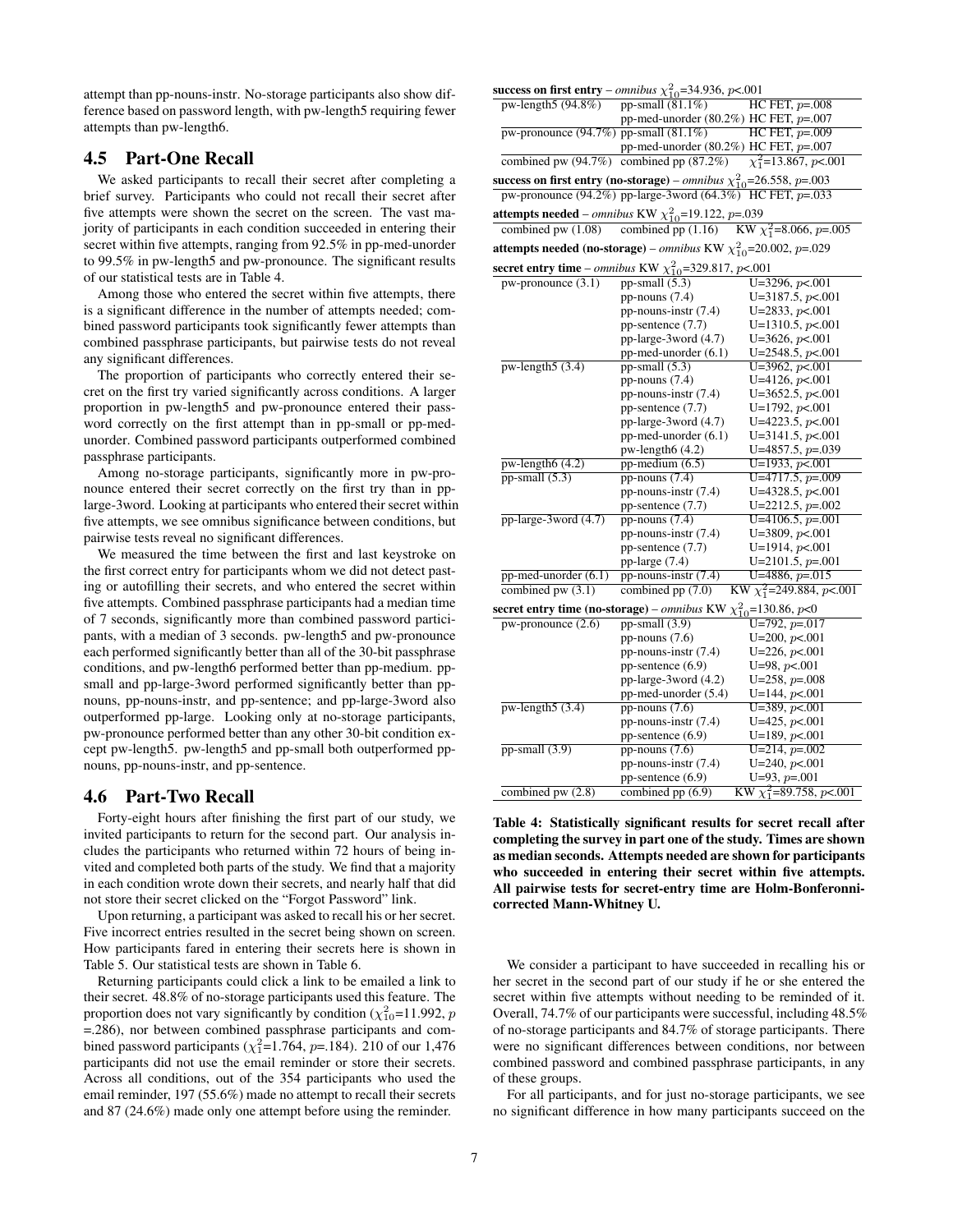|                     |              | No-storage               |                           | <b>Storage</b> |                        |                         |  |
|---------------------|--------------|--------------------------|---------------------------|----------------|------------------------|-------------------------|--|
|                     | Participants | five tries<br>$Login$ in | $\rm Login\;om$ first try | Participants   | Login in<br>five tries | $Login$ on<br>first try |  |
| pw-length5          | 46           | 65%                      | 57%                       | 145            | 86%                    | 81%                     |  |
| pw-pronounce        | 52           | 52%                      | 48%                       | 135            | 83%                    | 77%                     |  |
| combined password   | 98           | 58%                      | 52%                       | 280            | 85%                    | 79%                     |  |
| pp-small            | 26           | 42%                      | 38%                       | 85             | 86%                    | 76%                     |  |
| pp-nouns            | 57           | 47%                      | 42%                       | 131            | 84%                    | 76%                     |  |
| pp-nouns-instr      | 70           | 51%                      | 37%                       | 121            | 83%                    | 78%                     |  |
| pp-sentence         | 27           | 41%                      | 37%                       | 67             | 87%                    | 76%                     |  |
| combined passphrase | 180          | 47%                      | 39%                       | 404            | 85%                    | 77%                     |  |
| pp-med-unorder      | 25           | 36%                      | 36%                       | 81             | 80%                    | 70%                     |  |
| pp-large-3word      | 28           | 57%                      | 50%                       | 75             | 85%                    | 75%                     |  |
| pp-medium           | 34           | 35%                      | 32%                       | 67             | 81%                    | 73%                     |  |
| pw-length6          | 20           | 45%                      | 40%                       | 84             | 92%                    | 82%                     |  |
| pp-large            | 25           | 44%                      | 40%                       | 75             | 85%                    | 73%                     |  |
| total               | 410          | 49%                      | 42%                       | 1066           | 85%                    | 77%                     |  |

Table 5: Successful logins in the second part of the study for nostorage and storage participants. Participants are considered not to have been successful in five tries if they either entered their secret unsuccessfully five times or requested to have their secret emailed to them.

first attempt between conditions.

For each participant on his or her first attempt at secret entry, we calculated the edit distance between what was entered and the assigned secret. We use the Damerau-Levenshtein edit-distance metric, which is the minimum number of insertions, deletions, substitutions, and adjacent transpositions required to transform one string into another. The mean edit distance on the first attempt is shown, per condition, in Table 7. The mean edit distance was less than one for each of the password conditions, and for passphrases it ranged between 1.12 for pp-large-3word and 2.96 for pp-nounsinstr. The median for each condition was zero, and the edit distance did not vary significantly between conditions, either for all or just no-storage participants.

Looking at successful no-storage participants in the pp-med-unorder condition, six of nine entered the password in the same order as it was assigned. Overall 68 out of 74 participants in pp-med-unorder entered the passphrase in the same order as it was assigned.

Another metric for usability we examined was the use of *deletes* during secret entry. A delete may indicate a participant changing his or her mind about a secret while entering it. We counted each instance of one or more characters being removed from the secret-entry field as a single delete and recorded the number per secret-entry attempt for each participant. Deletions per condition are shown in Table 7. Looking only at participants who succeeded in entering their secret on the first try in the second part of the study, we find the conditions did differ significantly in the number of deletions. The mean for each password condition was less than one, while for passphrase conditions it ranged from 1.76 for pp-medium to 3.78 for pp-sentence. pw-length5 had significantly fewer deletions than any 30-bit passphrase condition except ppsmall, and pw-pronounce had significantly fewer deletions than ppnouns-instr. Looking only at no-storage participants, the omnibus test shows significance, but pairwise comparisons do not.

Another usability metric is *login* time, the total time a participant took to enter his or her secret, measured from the participant's first arrival at the secret-entry screen until the end of the participant's last visit to that screen. This includes anything between

| success – <i>omnibus</i> $\chi_{10}^2$ =15.584, <i>p</i> =.112 |                                                                                                                                                                              |                                |
|----------------------------------------------------------------|------------------------------------------------------------------------------------------------------------------------------------------------------------------------------|--------------------------------|
| comb. pw (77.8%)                                               | comb. pp $(73.1\%)$                                                                                                                                                          | $\chi_1^2$ =2.413, p=.120      |
|                                                                | success (no-storage) – <i>omnibus</i> $\chi_{10}^2$ =11.786, <i>p</i> =.3                                                                                                    |                                |
| comb. pw (58.2%)                                               | comb. pp $(47.2\%)$ $\chi_1^2 = 2.618$ , p=.106                                                                                                                              |                                |
|                                                                |                                                                                                                                                                              |                                |
|                                                                |                                                                                                                                                                              |                                |
|                                                                | success (storage) – <i>omnibus</i> $\chi_{10}^2$ =6.341, <i>p</i> =.786<br>comb. pw (84.6%) comb. pp (84.7%) $\chi_1^2$ =.011, <i>p</i> =.917                                |                                |
|                                                                |                                                                                                                                                                              |                                |
|                                                                | <b>attempts for success. participants</b> – <i>omnibus</i> KW $\chi_{10}^2$ =4.376, <i>p</i> =.929<br>comb. pw (1.112) comb. pp (1.124) KW $\chi_1^2$ =2.118, <i>p</i> =.146 |                                |
|                                                                |                                                                                                                                                                              |                                |
|                                                                | successful first try – omnibus $\chi_{10}^2$ =4.774, p=.906                                                                                                                  |                                |
|                                                                | successful first try (no-storage) – <i>omnibus</i> $\chi_{10}^2$ =9.797, p=.458                                                                                              |                                |
|                                                                | edit distance – <i>omnibus</i> KW $\chi_{10}^2$ =12.579, p=.248                                                                                                              |                                |
|                                                                | edit distance (no storage) – omnibus KW $\chi_{10}^2$ =10.407, p=.406                                                                                                        |                                |
|                                                                | deletions – <i>omnibus</i> KW $\chi_{10}^2$ =36.614, <i>p</i> <.001                                                                                                          |                                |
| $pw$ -length $5(0.17)$                                         | pp-nouns $(3.02)$                                                                                                                                                            | $U=9660.5, p=.002$             |
|                                                                | pp-nouns-ins (2.72)                                                                                                                                                          | $U=9078.5, p=.001$             |
|                                                                | pp-sentence $(3.78)$                                                                                                                                                         | $U=4754, p=.017$               |
|                                                                | $pp-lg-3word(2.67)$                                                                                                                                                          | $U=5536, p=.010$               |
|                                                                | pp-med-unorder $(2.67)$ U=5372, $p=0.008$                                                                                                                                    |                                |
| $pw$ -pronounce $(0.7)$                                        | $pp$ -nouns-ins $(2.72)$                                                                                                                                                     | $U=9327.5, p=.025$             |
|                                                                |                                                                                                                                                                              |                                |
|                                                                | deletions (no storage) – omnibus KW $\chi_{10}^2$ =18.324, p=.05                                                                                                             |                                |
|                                                                | login time – <i>omnibus</i> KW $\chi_{10}^2$ =36.259, <i>p</i> <.001                                                                                                         |                                |
| $pw$ -pronounce (25) pp-nouns (35)                             |                                                                                                                                                                              | $U=13716.5, p=.018$            |
|                                                                | <b>login time (no-storage)</b> – <i>omnibus</i> KW $\chi_{10}^2$ =15.79, <i>p</i> =.106                                                                                      |                                |
|                                                                | secret entry time – omnibus KW $\chi_{10}^2$ =204.592, p<.001                                                                                                                |                                |
| pw-length $5(4.0)$                                             | $pw$ -length $6(5.5)$                                                                                                                                                        | $U=3931.5, p=.021$             |
|                                                                | $pp$ -small $(5.3)$                                                                                                                                                          | U=4063.5, $p=017$              |
|                                                                | pp-nouns $(8.4)$                                                                                                                                                             | U=4256, $p<.001$               |
|                                                                | pp-nouns-ins $(8.6)$                                                                                                                                                         | U=4736, $p<.001$               |
|                                                                | $pp$ -sentence $(9.0)$                                                                                                                                                       | U=2109.5, $p<.001$             |
|                                                                | $pp-lg-3word(5.1)$                                                                                                                                                           | $U=4152.5, p=.016$             |
|                                                                | pp-med-unorder (6.5)                                                                                                                                                         | $U=3193, p<.001$               |
| $pw$ -pronounce $(3.3)$                                        | $pp\text{-small}(5.3)$                                                                                                                                                       | $U=3765, p=.001$               |
|                                                                | pp-nouns $(8.4)$                                                                                                                                                             | U=3894.5, $p<.001$             |
|                                                                | pp-nouns-ins $(8.6)$                                                                                                                                                         | U=4363.5, $p<.001$             |
|                                                                | $pp$ -sentence $(9.0)$                                                                                                                                                       | U=1899.5, $p<.001$             |
|                                                                | $pp-lg-3word(5.1)$                                                                                                                                                           | U=3809, $p<.001$               |
|                                                                | pp-med-unorder (6.5)                                                                                                                                                         | $U=3002.5, p<.001$             |
| $pp-small(5.3)$                                                | pp-nouns $(8.4)$                                                                                                                                                             | U=3675, $p<.001$               |
|                                                                | pp-nouns-ins $(8.6)$                                                                                                                                                         | U=4078, $p=.002$               |
|                                                                | pp-sentence (9.0)                                                                                                                                                            | U=1842, $p=0.003$              |
| $pp-lg-3word(5.1)$                                             | pp-nouns $(8.4)$                                                                                                                                                             | U=4045, $p=0.002$              |
|                                                                | pp-nouns-ins $(8.6)$                                                                                                                                                         | U=4438.5, $p=013$              |
|                                                                | $pp$ -sentence $(9.0)$                                                                                                                                                       | $U=1982, p=.009$               |
|                                                                | pp-large (7.8)                                                                                                                                                               | $U=2274, p=.013$               |
| comb. $pw(3.6)$                                                | comb. pp (7.9)                                                                                                                                                               | KW $\chi_1^2$ =148.919, p<.001 |
|                                                                | secret entry time (no storage) – omnibus KW                                                                                                                                  | $\chi_{10}^2$ =91.124, p<.001  |
| pw-length $5(3.7)$                                             | pp-nouns $(7.6)$                                                                                                                                                             | $U=457, p<.001$                |
|                                                                | pp-nouns-ins $(7.2)$                                                                                                                                                         | $U=687, p<.001$                |
|                                                                | $pp$ -sentence $(6.0)$                                                                                                                                                       | $U=230, p=.007$                |
| $pw$ -pronounce $(2.7)$                                        | pp-nouns $(7.6)$                                                                                                                                                             | $U=380, p<.001$                |
|                                                                | pp-nouns-ins $(7.2)$                                                                                                                                                         | $U=577, p<.001$                |
|                                                                | pp-sentence (6.0)                                                                                                                                                            | $U=186, p<.001$                |
|                                                                | pp-med-unorder (5.1)                                                                                                                                                         | $U=270, p=.009$                |
| $pp\t{-small(4.2)}$                                            | pp-nouns $(7.6)$                                                                                                                                                             | U=188, $p<.001$                |
|                                                                | pp-nouns-ins $(7.2)$                                                                                                                                                         | $U=327, p=.005$                |
|                                                                | pp-sentence $(6.0)$                                                                                                                                                          | $U=109, p=.031$                |
| $pp-lg-3word(4.1)$                                             | pp-nouns $(7.6)$                                                                                                                                                             | $U=319, p=.008$                |
| comb. pw $(3.1)$                                               | comb. $pp(6.8)$                                                                                                                                                              | KW $\chi_1^2$ =55.932, p<.001  |

Table 6: Selected results for secret recall after returning for the second part of the study. Success indicates the percentage of participants who entered the secret in five attempts without an email reminder. Times are shown as median seconds. Deletions are for participants who correctly entered their secret on the first try. All pairwise tests are Holm-Bonferonni-corrected Mann-Whitney U.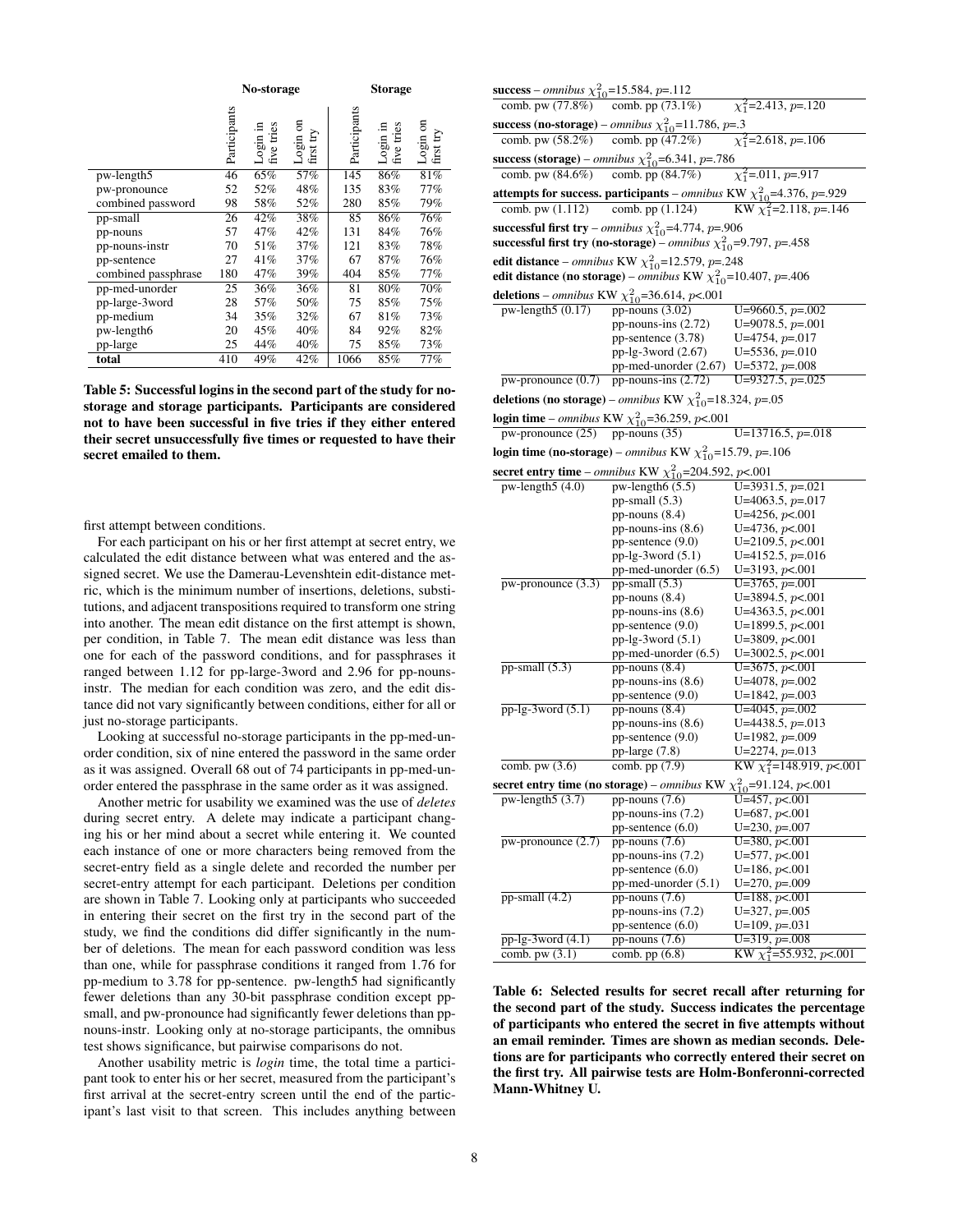|                          |                     |                           | All participants     |                |                 |                                                | No-storage                     |                |                 |  |
|--------------------------|---------------------|---------------------------|----------------------|----------------|-----------------|------------------------------------------------|--------------------------------|----------------|-----------------|--|
|                          | Mean length (chars) | ত্ত<br>entry time<br>Med. | ⊛<br>Med. login time | Mean deletions | Mean edit dist. | $\widetilde{\mathbf{s}}$<br>entry time<br>Med. | $\circleds$<br>Med. login time | Mean deletions | Mean edit dist. |  |
| pw-length5               | 5.0                 | 4.0                       | 27.5                 | 0.2            | 0.9             | 3.7                                            | 32.5                           | 0.2            | 1.5             |  |
| pw-pronounce             | 8.0                 | 3.3                       | 25.0                 | 0.7            | 0.9             | 2.7                                            | 26.0                           | 0.8            | 1.1             |  |
| combined password        | 6.5                 | 3.6                       | 26.0                 | 0.4            | 0.9             | 3.1                                            | 27.5                           | 0.5            | 1.3             |  |
| pp-small                 | 18.3                | 5.3                       | 26.0                 | 2.0            | 1.7             | 4.2                                            | 31.0                           | 0.9            | 4.4             |  |
| pp-nouns                 | 24.2                | 8.4                       | 35.0                 | 3.0            | 2.5             | 7.6                                            | 35.0                           | 3.9            | 3.2             |  |
| pp-nouns-instr           | 24.7                | 8.6                       | 34.0                 | 2.7            | 3.0             | 7.2                                            | 31.0                           | 2.3            | 4.0             |  |
| pp-sentence              | 25.5                | 9.0                       | 34.0                 | 3.8            | 2.4             | 6.0                                            | 31.0                           | 5.6            | 2.1             |  |
| combined passphrase 23.4 |                     | 7.9                       | 33.0                 | 2.8            | 2.5             | 6.8                                            | 32.0                           | 3.2            | 3.5             |  |
| pp-med-u                 | 21.3                | 6.5                       | 36.0                 | 2.7            | 2.5             | 5.1                                            | 28.5                           | 2.6            | 1.9             |  |
| pp-large-3word           | 18.4                | 5.1                       | 27.0                 | 2.7            | 1.1             | 4.1                                            | 23.5                           | 1.7            | 2.5             |  |
| pp-medium                | 21.2                | 6.6                       | 35.0                 | 1.8            | 2.3             | 6.6                                            | 44.5                           | 3.3            | 5.4             |  |
| pw-length6               | 6.0                 | 5.5                       | 24.0                 | 0.4            | 0.8             | 5.1                                            | 44.5                           | 0.2            | 1.6             |  |
| pp-large                 | 24.1                | 7.8                       | 34.5                 | 3.5            | 2.5             | 7.0                                            | 35.0                           | 3.8            | 3.7             |  |
| total                    | 17.2                | 6.0                       | 31.0                 | 2.0            | 1.9             | 5.6                                            | 32.0                           | 2.3            | 2.9             |  |

Table 7: Length, entry time, login time, number of deletions and edit distance for each condition. Entry time is the median secret-entry time, first to last keystroke, in the second part of our study, for participants who did not paste or autofill their secrets, and who entered them within five attempts. Login time is the median time between a participant first being shown the second-part recall screen and leaving that page for the final time. Deletions are counted for those participants who succeeded at their first secret-entry attempt in the second part of the study. Edit distance is computed between the actual secret and what was entered, for all participants in their first attempt in the second part of the study.

visits to that screen, like using the secret-reminder feature. Login times by condition are shown in Table 7. Login time varies significantly across conditions, with pw-pronounce performing significantly better than pp-nouns. Login time does not vary significantly by condition for no-storage participants.

We next examined the time between the first and the last keystroke on the initial correct entry for participants who neither pasted nor autofilled their secrets in the second part of our study, and entered their secret within five attempts. pw-length5 and pw-pronounce each performed significantly better than most of the passphrase conditions, and pp-small and pp-large-3word outperformed most other passphrase conditions; these and other comparisons are shown in Table 6, and login times are shown in Table 7. Similar relationships hold for no-storage participants: pw-length5, pwpronounce, and pp-small outperform pp-nouns, pp-nouns-instr, and pp-sentence; pw-pronounce also performed better than pp-med-unorder, and pp-large-3word better than pp-nouns.

#### 4.7 Storage Behavior

We examined how participants stored and protected the secrets used in this study, as well as how they reported storing their real email passwords. As indicated in Section 4.3, we assume a participant has stored his or her secret unless that participant explicitly states he or she has not written it down or otherwise stored it, and has not pasted or autofilled the secret. 72% of participants stored their secret. Of these, 48.3% indicated writing their secret down on paper and 43.6% reported storing it electronically; 23% pasted their secret. A single participant may have done more than one

| <b>annoying</b> – <i>omnibus</i> $\chi^{2}_{10}$ =30.116, p=.001        |                                           |                   |  |  |  |  |  |  |
|-------------------------------------------------------------------------|-------------------------------------------|-------------------|--|--|--|--|--|--|
| pw-length $6(61.5\%)$                                                   | pp-medium $(33.7%)$                       | HC FET, $p=.003$  |  |  |  |  |  |  |
| <b>difficult</b> – <i>omnibus</i> $\chi_{10}^2$ =66.583, <i>p</i> <.001 |                                           |                   |  |  |  |  |  |  |
| pp-large $(18.0\%)$                                                     | pp-large-3word $(1.9\%)$ HC FET, $p=.002$ |                   |  |  |  |  |  |  |
| all other 30-bit (14.4 - 25.0%)                                         |                                           | HC FET, $p<.023$  |  |  |  |  |  |  |
| $p$ w-length $6(44.2\%)$                                                | pp-medium $(16.8\%)$                      | $HC$ FET, $p=001$ |  |  |  |  |  |  |
|                                                                         | pw-length $5(22.0\%)$                     | HC FET, $p=.003$  |  |  |  |  |  |  |
| <b>fun</b> – <i>omnibus</i> $\chi_{10}^2$ =43.433, <i>p</i> <.001       |                                           |                   |  |  |  |  |  |  |
| pp-nouns-instr $(25.7%)$                                                | pp-small $(9.0\%)$                        | HC FET, $p=.014$  |  |  |  |  |  |  |
|                                                                         | pp-large-3word $(8.7%)$ HC FET, $p=.012$  |                   |  |  |  |  |  |  |
|                                                                         | pw-length $5(9.4\%)$                      | HC FET, $p=.001$  |  |  |  |  |  |  |
| pp-medium $(20.8\%)$                                                    | pw-length $6(4.8\%)$                      | HC FET, $p=.018$  |  |  |  |  |  |  |

#### Table 8: Statistically significant results for user sentiment.

of the above. Storage rate was not significantly different between conditions ( $\chi_{10}^2$ =17.351, p=.067). This result matches Zviran and Haga's [62]; they found, surprisingly, that "difficulty recalling a password or writing it down is not related to password's length."

We asked participants "If you wrote down or stored your password for this study, how is it protected (choose all that apply)?" Of our 1,066 storage participants, 21.9% did nothing to protect their passwords. 26.7% said they stored it on a computer or device used only by themselves, the most popular response. 24.5% stored the password in a room or office used only by that participant.

We also asked our participants about their real email passwords. 308 indicated referring to a written-down or stored password when logging in with their real email password, and 1,168 did not. We also asked if they had ever stored their real email password. 768 participants indicated never writing down their real email password, while 373 did so on paper and 430 electronically. This 52.6% of participants who did not store their real passwords is a significantly larger proportion than the 32.8% who indicated not storing their study secret  $(\chi_1^2 = 114.287, p < .001)$ .

#### 4.8 User Sentiment

In the first part of the study, we asked participants to indicate their agreement, from "strongly disagree" to "strongly agree," with the statements "learning my password was [fun/difficult/annoying]." We classify participants as either agreeing ("agree" or "strongly agree") or not agreeing with each statement. An overview of results is shown in Figure 1, with detailed statistical results in Table 8.

We see a significant difference in annoyance, fun, and difficulty memorizing across conditions. Pairwise tests show that pw-length6 was substantially more annoying, difficult to learn, and less fun than pp-medium, and was also more difficult than pw-length5. pplarge, and all 30-bit conditions, were more difficult to memorize than pp-large-3word. Finally, pp-nouns-instr was more fun by a wide margin than pp-small, pp-large-3word, or pw-length5.

Comparing our combined password and combined passphrase participants, we see no significant difference in agreement that memorizing the secrets was annoying ( $\chi_1^2$ =0.219, p=.639), difficult ( $\chi_1^2$  $=0.022, p=.882$ , or fun ( $\chi_1^2=1.65, p=.199$ ).

Looking only at no-storage participants, we see no significant differences in annoyance  $(\chi_{10}^2$ =10.952, p=.361), and omnibus difference in difficulty ( $\chi_{10}^2$ =23.317, p=.01) and fun ( $\chi_{10}^2$ =23.998, p =0.008) but no pairwise significance for either.

## 5. ERROR ANALYSIS RESULTS

Examining factors that lead to user error can help us understand why passphrases were less successful than we anticipated, and can inform research on improving their performance. In addition, passphrases (and to a lesser extent pronounceable passwords) offer sev-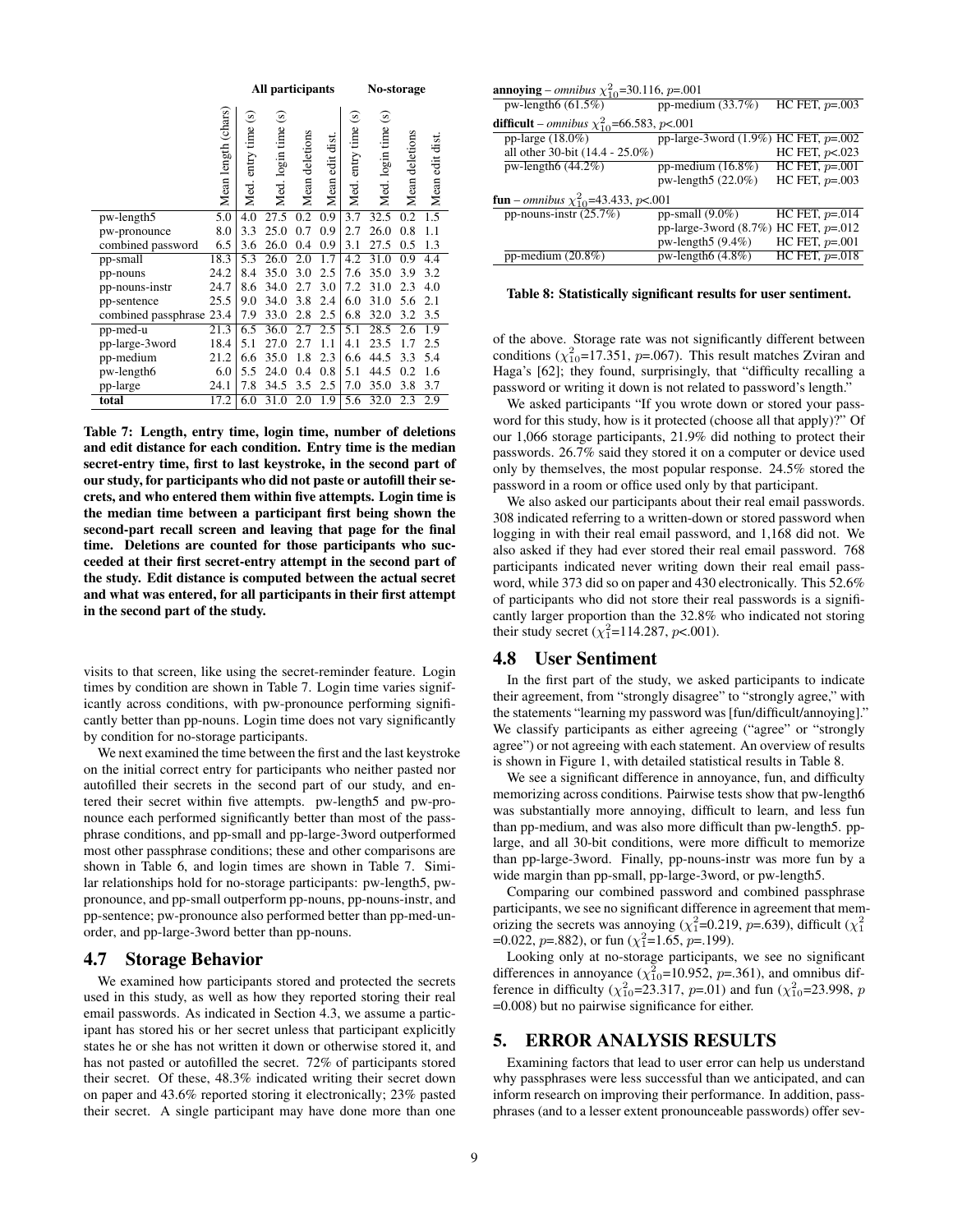

Figure 1: Likert response data on annoyance, difficulty, and fun. Data significance is shown in symbol groups; a condition marked with a solid symbol performs significantly better than conditions marked with the same symbol drawn as an outline.

eral opportunities for automatic error detection and correction, which may be able to improve usability without loss of entropy.

The overall results of our error analysis are shown in Table 9. This table displays the percentage of subjects who correctly entered their secret, both with no correction and adjusted for the use of different error-correcting mechanisms, as discussed below.

#### 5.1 Length

We hypothesized that longer secrets (in characters) lead to more typing errors. Table 7 shows the mean length of secrets, per condition. For passphrase conditions, in which secrets are generally longer than in our password conditions, we find that longer passphrases reduce the likelihood of authentication success at assignment, but not thereafter. For all passphrase participants, we used logistic regression on passphrase length with an outcome of firstattempt success at assignment, and found a significant relationship  $(p=.003)$ . The shortest passphrase condition, pp-small, had a mean length of 18.3 characters and a first-try success rate of 81% at assignment. By contrast, the longest condition, pp-sentence, had a mean of 25.5 characters and a first-try success rate of only 76%.

The same analysis for first-try accuracy for recall in part one (excluding participants who pasted or auto-filled their passphrase) and part two (excluding storage participants) found that length was not a significant factor in either case  $(p>0.375)$ . We also found no relationship between length and overall rate of successful login for part two (within five attempts, without using the reminder,  $p=406$ ).

### 5.2 Ignoring Spaces and Capitalization

We required participants to enter their secret exactly as we showed it to them, including spaces and capitalization. In general, however, passphrase dictionaries can be designed to be case-insensitive and unambiguous, even when spaces are removed. In addition, our pwpronounce condition did not include uppercase. In such cases, removing spaces and ignoring case when checking input passwords can potentially improve usability with no cost to security. We examine how our passphrase and pw-pronounce participants would have performed had we ignored spaces and capitalization. We find that while error correction provides a small benefit, it does not cause passphrase performance to improve relative to passwords.

As shown in Table 9, ignoring case and spaces improves firstattempt accuracy for every passphrase condition as well as pw-pronounce, but has minimal impact on overall success within five attempts, on either part one or part two. These improvements are small enough that they do not cause changes in the significance relationships among conditions.

Looking only at no-storage participants, however, we do see another difference. As reported in Section 4.5, during part-one recall significantly more participants in pw-pronounce entered their secret correctly on the first try than in pp-large-3word. This is still true with the correction, and, in addition, pw-pronounce also performed better than pp-small (HC FET,  $p=018$ ). Part-two recall continues to have no significant difference  $(\chi_{10}^2$ =7.252, p=0.701).

#### 5.3 Off-by-One Errors

It is possible to construct a passphrase dictionary in which no word is within one edit of another. With such a dictionary, users who enter a word that is within one edit of the correct word in their passphrase can be authenticated successfully, with no loss of security. We did not attempt to create such a dictionary, but we did measure how many of our passphrase participants submitted entries with each word within one edit of the correct entry, as shown in Table 9. This correction is case-insensitive.

Applying this correction narrows the gap between passwords and passphrases. For first-attempt success during day-one recall, we still see an omnibus significant difference among conditions  $(\chi_{10}^2)$  $=18.463$ ,  $p=.048$ ), but the pairwise differences showing greater accuracy for passwords than passphrases (see Section 4.5) disappear. Looking at only no-storage participants, however, pw-pronounce remains more successful than pp-large-3word (HC FET,  $p=0.033$ ).

Recall attempts on the second day continue to show no significant variation among conditions, including when we examine only no-storage participants.

#### 5.4 Closest Dictionary Word Correction

Our security analysis assumes the attacker knows the dictionaries used to generate passphrases, and would therefore never guess a non-dictionary word. As a result, if a passphrase participant enters a word not included in the dictionary for his or her condition, we can replace the entered word with the closest (by edit distance) dictionary word, with no loss of security. Ties are arbitrarily but consistently broken using word order within the dictionary.

This correction can be applied only in our passphrase conditions and is case-insensitive; we did not implement it for our participants, but we examine how it would have affected their passphrase entries.

Results of our analysis are shown in Table 9. We find that this mechanism, like off-by-one correction, helps passphrase users some-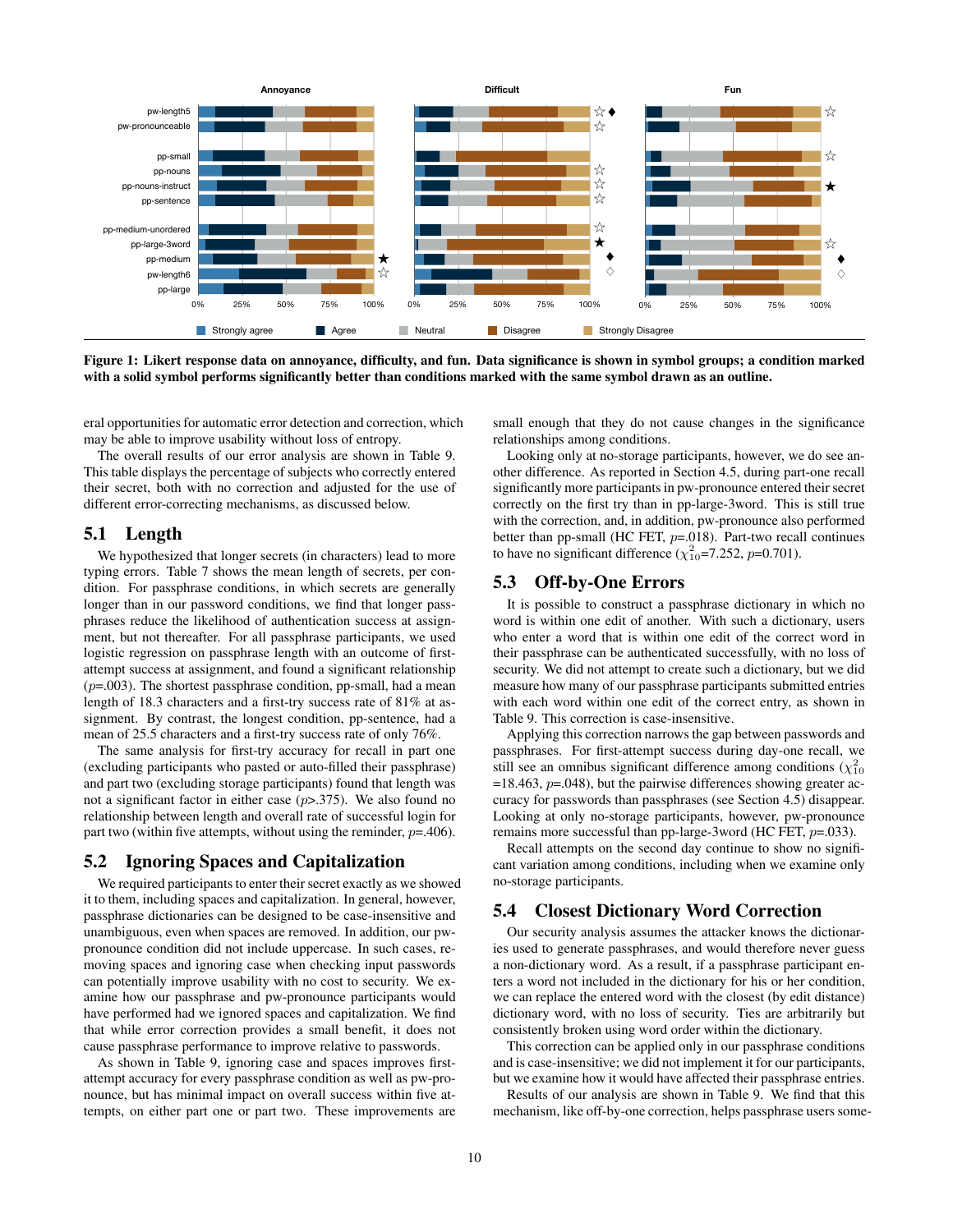|                        | All participants   |                 |                 |               | <b>No-storage</b> |                    |                 |                  |
|------------------------|--------------------|-----------------|-----------------|---------------|-------------------|--------------------|-----------------|------------------|
|                        | Part<br><b>ONE</b> |                 |                 | Part<br>Two   |                   | PART<br><b>ONE</b> | PART<br>Two     |                  |
| Condition (correction) | On first try       | five tries<br>크 | È<br>On first   | In five tries | E<br>first<br>ව්  | five tries<br>크    | E<br>On first   | In five tries    |
| pw-length5             | 95                 | 99              | $\overline{83}$ | 99            | 93                | 98                 | $\overline{72}$ | 98               |
| pw-length6             | 90                 | 99              | $\overline{82}$ | 99            | $\overline{90}$   | 95                 | $\overline{60}$ | $\overline{100}$ |
| pw-pronounce           | $\overline{95}$    | 99              | 83              | 99            | 94                | 98                 | $\overline{75}$ | 98               |
| - Ignore space+case    | 96                 |                 | 84              |               | 96                |                    |                 |                  |
| pp-small               | 81                 | 95              | 79              | 95            | 65                | 85                 | $\overline{62}$ | 92               |
| - Ignore space+case    | 83                 | $\overline{a}$  | 85              | 96            |                   | $\overline{a}$     | 65              |                  |
| – Closest dict. word   | 85                 |                 | 82              | 96            | 69                |                    | 65              |                  |
| - Edit distance        | 88                 | $\overline{a}$  | 83              | 96            | 73                | -                  | 65              |                  |
| pp-medium              | 85                 | 96              | 77              | 100           | 71                | 97                 | 62              | 100              |
| - Ignore space+case    | 88                 | L,              | 80              |               | 76                |                    |                 |                  |
| - Closest dict. word   | 87                 |                 | 80              |               | 74                |                    |                 |                  |
| - Edit distance        | 87                 | $\overline{a}$  | 81              |               | 74                |                    |                 |                  |
| pp-large               | 81                 | 96              | 75              | 99            | $\overline{72}$   | $\overline{9}6$    | $\overline{68}$ | 100              |
| - Ignore space+case    | 87                 | L               | 81              | L             | 80                | L,                 |                 |                  |
| - Closest dict. word   | 86                 |                 | 78              |               | 80                |                    |                 |                  |
| - Edit distance        | 91                 | 97              | 79              | -             | 88                | $\overline{a}$     |                 |                  |
| pp-nouns               | 89                 | 97              | 79              | 97            | 84                | 95                 | 70              | 98               |
| - Ignore space+case    | 90                 |                 | 82              |               |                   |                    | 75              |                  |
| - Closest dict. word   | 91                 | 99              | 84              | 98            | 88                | 96                 | 75              |                  |
| - Edit distance        | 91                 | 98              | 84              | 98            | 88                | 96                 | 75              |                  |
| pp-nouns-instr         | 88                 | 97              | 74              | 98            | 80                | 93                 | 61              | $\overline{97}$  |
| - Ignore space+case    | 89                 | L               | 81              | 99            |                   |                    | 73              | 99               |
| - Closest dict. word   | 91                 | ٠               | 77              |               | 83                |                    | 66              |                  |
| - Edit distance        | 91                 |                 | 77              |               | 83                |                    | 67              |                  |
| pp-sentence            | 89                 | 98              | 78              | 98            | 85                | 100                | 70              | 93               |
| - Ignore space+case    | 93                 |                 | 83              | 99            | 93                | $\overline{a}$     | 78              | 96               |
| - Closest dict. word   | 90                 | 99              | 82              | 99            | $\overline{a}$    |                    | 74              | 96               |
| - Edit distance        | 91                 | 99              | 82              | 99            |                   |                    | 74              | 96               |
| pp-large-3word         | $\overline{84}$    | 93              | 83              | 99            | 64                | 82                 | $\overline{79}$ | $\overline{96}$  |
| - Ignore space+case    | 87                 | 94              | 89              |               | 68                | 86                 | 82              |                  |
| - Closest dict. word   | 85                 | 95              | 89              |               | 68                | 89                 | 82              |                  |
| - Edit distance        | Ĭ.                 | 94              | 89              |               | $\overline{a}$    | 86                 | 82              |                  |
| pp-med-unorder         | 80                 | 92              | 78              | 98            | 72                | 80                 | 80              | 96               |
| - Ignore space+case    | 81                 | -               | 81              | 99            |                   |                    |                 |                  |
| – Closest dict. word   | 83                 | L.              | 83              | 99            | 76                |                    | 88              |                  |
| - Edit distance        | 85                 | 93              | 85              | 99            | 80                | 84                 | 88              |                  |

Table 9: The percentage of participants in each condition who successfully recalled their secret in one and in five attempts in the first and second parts of the study. This includes participants who requested to have their secret emailed to them. The first row for each condition shows uncorrected data. Subsequent rows show the impact of correction for cases where correction would have allowed more users to log in; in many cases, correction did not help.

what but does not outperform uncorrected passwords. As with offby-one correction, the only change we see in statistical relationships among conditions is for recall on day one; there remains an omnibus difference among conditions ( $\chi_{10}^{2}$ =23.808, p=.008), but there are no longer any pairwise differences. For no-storage participants, likewise, we see omnibus significance in part one recall  $(\chi_{10}^2 = 21.517, p = 0.018)$ , but no pairwise significance.

#### 5.5 Qualitative Error Analysis

We examined passphrase participants' recall errors in additional depth by manually categorizing error types. In this section, we focus on participants' first recall attempt during part two of the study.

Across all passphrase conditions, 214 participants (18.2% of those who completed day two) made errors during this attempt. Of these,

we categorize  $29.4\%$  (63) as completely wrong — these entries had no apparent similarity to the participant's assigned passphrase. Most of these entries appear to be standard user-selected passwords, likely associated with another account belonging to the participant.

We next classify the errors made by the 151 passphrase participants whose entries did relate to their assigned passphrases (*related errors*). We believe that more than half of these errors could be mitigated relatively simply, with a passphrase scheme designed to tolerate common human errors.

In Section 5.2, we discuss ignoring spacing and capitalization errors. Among related errors, 25.2% (38) involved mistakes only in spacing, and another 7.9% (12) only in capitalization. Another 15.2% (23) of related errors appear to be simple typos; 21 of these could be corrected via the approach outlined in Section 5.3.

An additional 9.3% (14) of related errors involved the correct words appearing in the wrong order. Tolerating order variation reduces entropy, but our pp-med-unorder condition results suggest this entropy can be replaced by using a larger dictionary without sacrificing usability, at least up to a point. Another approach is to allow a user to succeed if he or she enters all but one of the words in the passphrase (e.g., [25]); as with variation in order, the lost entropy could be made up by using a larger dictionary. This technique, however, would have mitigated only 2.6% (4) of related errors.

Other errors made by our participants would require more sophisticated detection techniques. We identified 10 errors containing synonym substitutions. These synonyms, however, were almost all only loosely connected concepts — *war* to *army*, *position* to *proximity*, *friend* to *family*, *political* to *president* — suggesting that building a sufficiently synonym-tolerant dictionary without sacrificing security would be difficult More common than synonyms were rough sound-alikes, typically words with the same first letter and at least one similar vowel sound. Examples include *assort* for *according*, *over* for *officer*, *study* for *story*, and *meeting* for *morning*. We considered 17.2% of related errors (26) to include at least one error of this type. Although it is easy to understand how users make these errors, it is difficult to imagine a dictionary that could account for them without dramatically sacrificing security.

We hypothesized that participants would commonly confuse parts of speech — for example, typing *walk* instead of *walked* — or would substitute synonyms. While we did see occurrences of these errors, they were very limited.

Separating storage and no-storage participants reveals interesting trends. Among no-storage participants, 75.0% (69) of day-two, first-attempt recall errors were related; among storage participants, only 67.2% (82). This suggests that many storage participants either did not attempt to reference their stored passphrase, or else referenced the wrong stored secret. Among related errors, storage participants were more likely than non-storage participants to make spacing, capitalization, and typing errors, as might be expected when copying the passphrase from storage to the entry screen. While no-storage participants also made many of these simple errors, they were more likely than storage participants to make order, part of speech, and synonym errors; this is consistent with trying to recall the passphrase from memory. The frequency of sound-alike errors was similar for both storage and no-storage participants.

## 6. DISCUSSION

We compared the usability of eight types of system-assigned passphrases and three types of system-assigned passwords using a number of metrics, including memorability, time to authenticate, rate of user errors, tendency of users to store their secrets, and user sentiment. In this section we discuss ecological validity, and sum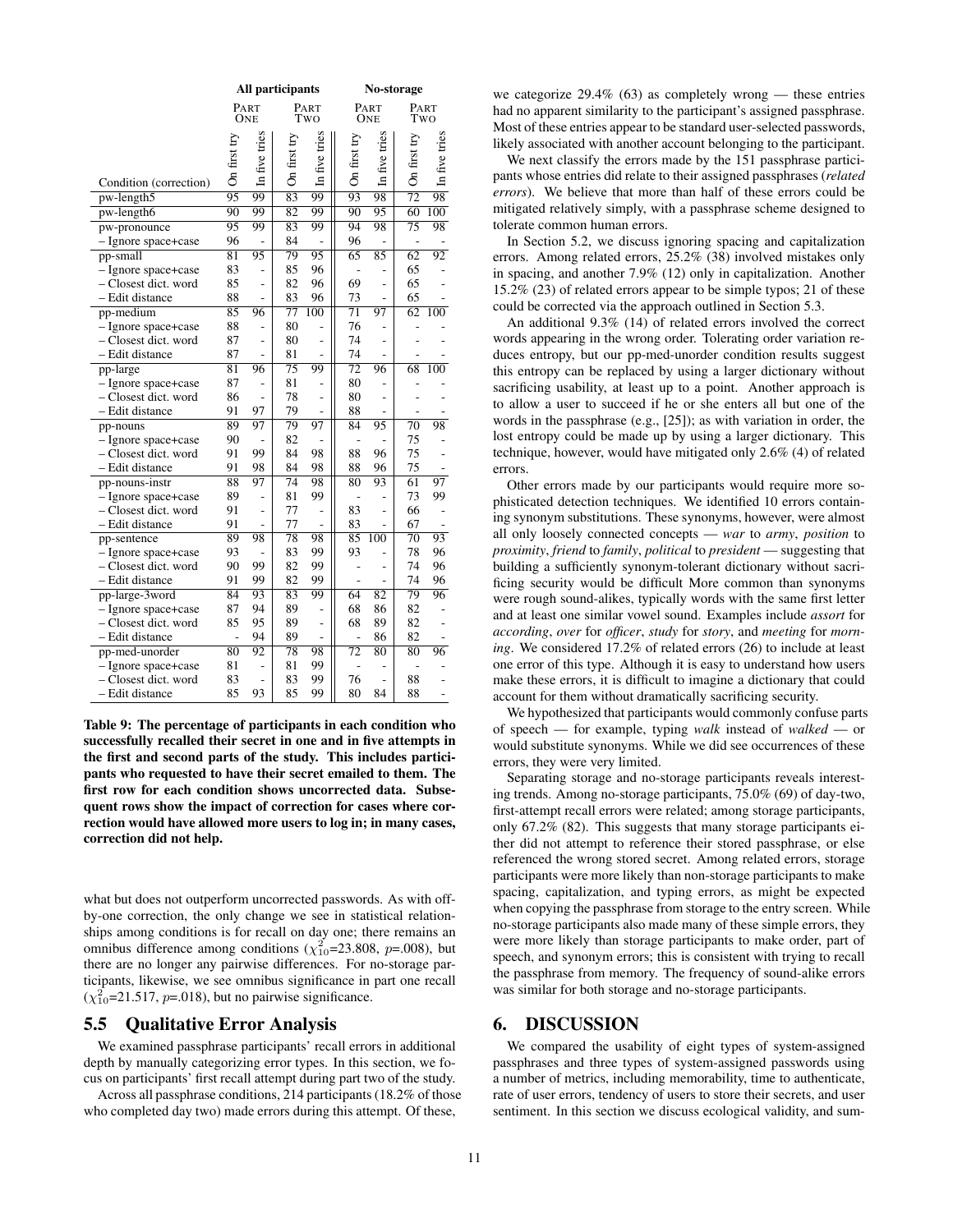marize our high-level results about passphrases and some surprising findings about pronounceable passwords.

## 6.1 Ecological Validity

Several factors may affect the ecological validity and generalizability of our results. First, passphrases are unfamiliar to most users, whose behaviors and reactions might change given more experience. We assigned one, system-selected passphrase; we would expect different behavior from users with self-selected passphrases, and from those who keep track of multiple passphrases. Our memorability results are limited because so many participants stored their secrets. In addition, as mentioned in Section 3.1, our participants are also younger and more educated than the population at large.

Ecological validity in many password studies is limited by the fact that participants are aware they are using passwords for a study, rather than for accounts they value or expect to use long-term. We attempt to mitigate this by comparing only conditions that should be affected equally by this issue. In addition, we use a role-playing scenario, which our prior work suggests can motivate users to take their passwords more seriously than a survey scenario [32].

### 6.2 Summary of Results

System-assigned secrets. The use of system-assigned secrets eliminates the problem of users selecting low-entropy secrets, as well as the problem of users selecting a secret that they use for another account. We found that, in general, our system-assigned passwords and passphrases were not well-liked by users, and that the vast majority of users opted to store them. These results are consistent with the results of a previous study in which we found that 60% of participants stored their system-assigned 4-digit PINs [29]. In contrast, a study with similar methodology found that user-selected passwords were stored between 17% and 50% of the time, depending on condition [32]. Despite their unpopularity with users, system-assigned secrets may serve a role in situations where high entropy is a priority, and secure password storage poses minimal security risk and user inconvenience.

Dictionary choice. We experimented with passphrases composed of words drawn from a variety of dictionaries. All of the dictionaries we used were generated from the most frequently used words in COCA. We found that whether we used a dictionary of the top 181 words, top 401 words, or top 1,024 words made little difference for the metrics we studied. Using the top 181 nouns, or a sentence-like combination of the top 181 nouns, verbs, and adjectives also made little difference. This suggests that we may be able to create high-entropy passphrases while selecting dictionaries that meet certain properties, for example, dictionaries of words that are all at least three edits apart, which would allow the use of error correction to improve usability without sacrificing security.

Passphrase length. We found few differences between 3-word and 4-word passphrases. 3-word passphrases were shorter than 4 word passphrases drawn from the same dictionary, and therefore faster to type and resulted in fewer typing errors. But although 3 word passphrases were perceived as significantly less difficult to learn than several other conditions, the number of attempts needed to authenticate did not vary significantly. In addition, 3-word and 4-word passphrases with equivalent entropy are approximately the same length and result in similar typing speeds and error rates. For the conditions we studied, the number of characters in a passphrase appears to affect usability more than does the number of words.

Memory aids. We hypothesized that passphrases would be easier to remember if they were sentence-like, and that passphrases composed of nouns would be easier to visualize than passphrases composed of random words. However, we found that pp-sentence and pp-nouns resulted in slightly longer passphrases than pp-small (which contained short words such as: the, be, and, a, to), but otherwise performed similarly. We had also predicted that pp-nounsinstr would perform better than pp-nouns because the instructions would help people visualize and remember their passphrases. However, we found only small, statistically insignificant, differences between these two conditions. Different instructions, such as guiding users to visualize their passphrase or construct a scene or story using words from their passphrase, could prove more effective.

Word order. Requiring users to enter the words in a passphrase in a prescribed order increases the entropy of the passphrase. We explored whether this entropy increase came at the expense of usability. The pp-med-unorder condition was the same as the ppmedium condition, except it did not impose order requirements. Contrary to expectations, we did not find any significant differences between these conditions, nor between the pp-med-unorder and pp-small conditions, which used different dictionaries to maintain equivalent entropy. However, we found that participants did reorder their passphrases. 8.1% of participants in the pp-med-unorder condition took advantage of the ability to reorder their passphrases when entering them in the second part of the study (33.3% if we consider only no-storage participants). In passphrase conditions that did not permit reordering, we found that 9.3% of passphrase entry errors were due to entering words in the wrong order. Thus, it appears that relaxing the order requirement may provide small usability gains, but these gains were not significant in our study.

Error correction. Our analysis of the errors users made when entering their passphrases suggests that usability could be improved by selecting dictionaries that allow automatic correction of entry errors while maintaining a desired entropy. Even with the dictionaries we used, capitalization errors could be corrected without loss of entropy, because no two words differed only in capitalization. For the ordered passphrase conditions, missing spaces could also be corrected without loss of entropy. And, if every word in a dictionary had an edit distance of at least three from every other word in the dictionary, then it would be possible to correct many common typos as well as some errors where users misremember a word in their passphrase as another word that sounds similar.

Pronounceable passwords. We designed our experiment to compare system-assigned passphrases and passwords. Based on the negative sentiment and high storage rate associated with systemassigned passwords in a previous study [29], we were initially concerned that random-character system-assigned passwords might not provide a fair comparison. We looked for algorithms to generate relatively short, but high-entropy, system-assigned passwords that had characteristics that might make them more memorable. We found repeated mention in the literature of Gasser's algorithm for generating pronounceable random passwords [19]. However, members of our research group found passwords produced by this algorithm neither easy to pronounce nor easier to remember.

We were hence surprised to discover pw-pronounce performed very well — significantly better than some other conditions — in accuracy and entry-speed during part-one recall. One advantage of the pw-pronounce condition seems to be that the passwords in this condition include character combinations that, even if marginally pronounceable, are all lowercase and relatively easy to type.

## 7. ACKNOWLEDGMENTS

We thank Ashwini Rao for her feedback on study design. This research was supported in part by NSF grants DGE-0903659, CNS-1116776, and CCF-0424422; by CyLab at Carnegie Mellon under grants DAAD19-02-1-0389 and W911NF-09-1-0273 from the Army Research Office; and by a gift from Microsoft Research.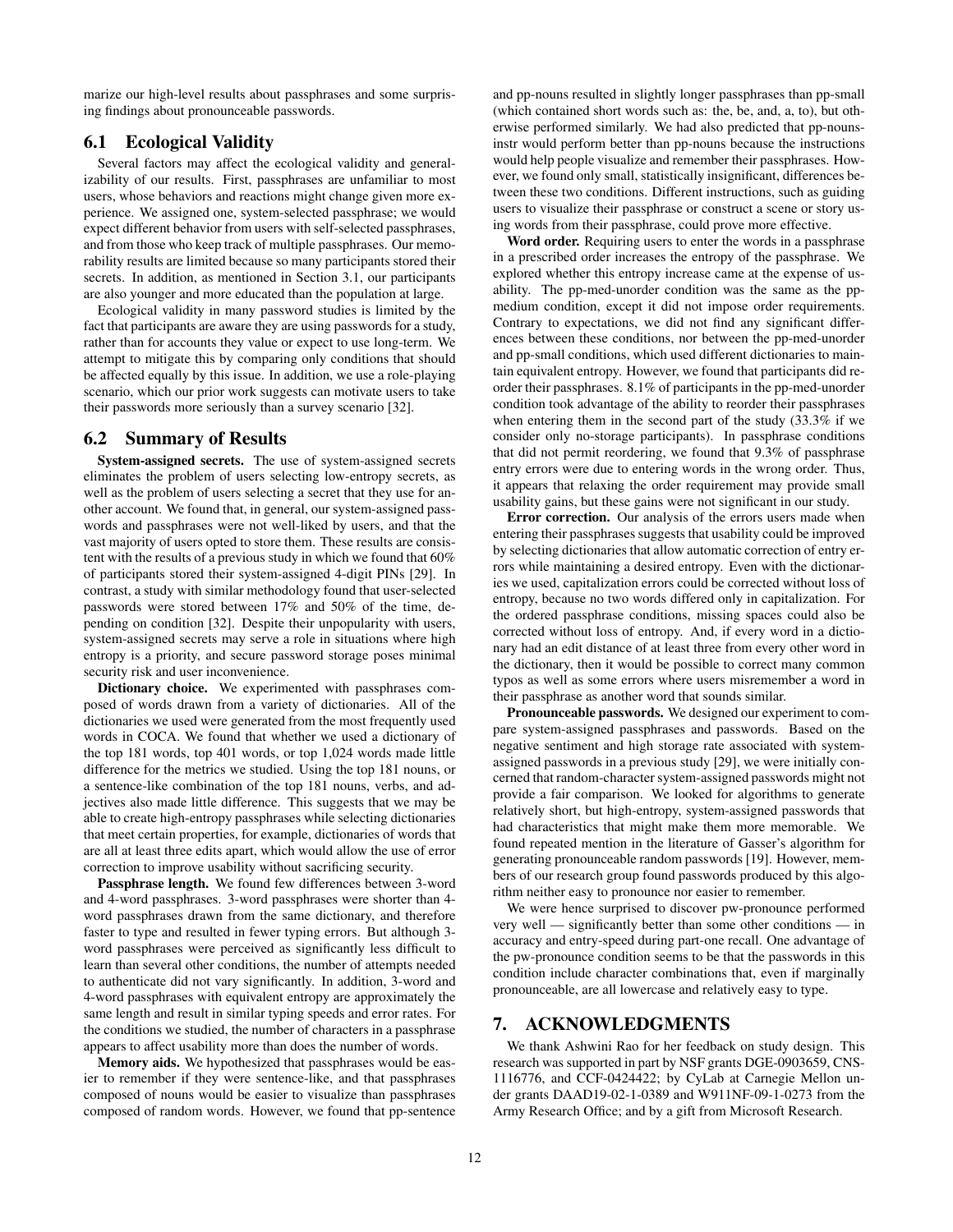# 8. REFERENCES

- [1] A. Adams, M. A. Sasse, and P. Lunt. Making passwords secure and usable. In *Proc. HCI*, 1997.
- [2] E. Adar. Why I hate Mechanical Turk research (and workshops). In *Proc. CHI Workshop on Crowdsourcing and Human Computation*, 2011.
- [3] G. V. Bard. Spelling-error tolerant, order-independent pass-phrases via the Damerau-Levenshtein string-edit distance metric. In *Proc. ACSW*, pages 117–124, 2007.
- [4] A. J. Berinsky, G. A. Huber, and G. S. Len. Using Mechanical Turk as a subject recruitment tool for experimental research. *Political Analysis*, 2011.
- [5] M. Bishop and D. V. Klein. Improving system security via proactive password checking. *Computers & Security*, 14(3):233–249, 1995.
- [6] J. Bonneau. The science of guessing: analyzing an anonymized corpus of 70 million passwords. In *Proc. IEEE Symposium on Security and Privacy*, 2012.
- [7] J. Bonneau, C. Herley, P. C. van Oorschot, and F. Stajano. The quest to replace passwords: A framework for comparative evaluation of Web authentication schemes. In *Proc. IEEE Symposium on Security and Privacy*, 2012.
- [8] J. Bonneau and E. Shutova. Linguistic properties of multi-word passphrases. In *Proc. USEC*, 2012.
- [9] M. Buhrmester, T. Kwang, and S. D. Gosling. Amazon's Mechanical Turk: A new source of inexpensive, yet high-quality, data? *Persp. Psych. Sci.*, 6(1):3–5, 2011.
- [10] W. E. Burr, D. F. Dodson, and W. T. Polk. Electronic authentication guideline. Technical report, NIST, 2006.
- [11] C. Castelluccia, M. Durmuth, and D. Perito. Adaptive password-strength meters from Markov models. In *Proc. NDSS*, 2012.
- [12] D. Craddock. Hey! My friend's account was hacked! http://windowsteamblog.com/windows\_live/b/ windowslive/archive/2011/07/14/ hey-my-friend-s-account-was-hacked.aspx, 2011.
- [13] H. Crawford and J. Aycock. Kwyjibo: automatic domain name generation. *Softw: Pract. Exper.*, 38(14):1561–1567, 2008.
- [14] M. Davies. The corpus of contemporary American English: 425 million words, 1990–present. Available online at http://corpus.byu.edu/coca/, 2008.
- [15] M. Dell'Amico, P. Michiardi, and Y. Roudier. Password strength: An empirical analysis. In *Proc. INFOCOM*, 2010.
- [16] J. S. Downs, M. B. Holbrook, S. Sheng, and L. F. Cranor. Are your participants gaming the system? Screening Mechanical Turk workers. In *Proc. ACM CHI*, 2010.
- [17] D. Florêncio and C. Herley. A large-scale study of web password habits. In *Proc. WWW*, 2007.
- [18] A. Forget, S. Chiasson, P. C. van Oorschot, and R. Biddle. Improving text passwords through persuasion. In *Proc. SOUPS*, 2008.
- [19] M. Gasser. A random word generator for pronouncable passwords. Technical Report ESD-TR-75-97, The MITRE Corporation, 1975.
- [20] C. Herley and P. Van Oorschot. A research agenda acknowledging the persistence of passwords. *IEEE Security and Privacy*, 10(1):28–36, 2012.
- [21] J. J. Horton, D. G. Rand, and R. J. Zeckhauser. The online laboratory: Conducting experiments in a real labor market. *Experimental Economics*, 2010.
- [22] InCommon Federation. Identity assurance profiles bronze and silver v1.1, 2011.
- [23] P. Inglesant and M. A. Sasse. The true cost of unusable password policies: password use in the wild. In *Proc. ACM CHI*, 2010.
- [24] P. G. Ipeirotis. Demographics of Mechanical Turk. Technical Report CeDER-10-01, New York University, 2010.
- [25] M. Jakobsson and R. Akavipat. Rethinking passwords to adapt to constrained keyboards. *Proc. IEEE MoST*, 2012.
- [26] S. Jeyaraman and U. Topkara. Have the cake and eat it too—Infusing usability into text-password based authentication systems. In *Proc. ACSAC*, 2005.
- [27] M. Keith, B. Shao, and P. Steinbart. A behavioral analysis of passphrase design and effectiveness. *Journal of the Association for Information Systems*, 10(2):63–89, 2009.
- [28] M. Keith, B. Shao, and P. J. Steinbart. The usability of passphrases for authentication: An empirical field study. *Int. J. Human-Comp. Studies*, 65(1):17–28, 2007.
- [29] P. G. Kelley, S. Komanduri, M. L. Mazurek, R. Shay, T. Vidas, L. Bauer, N. Christin, and L. F. Cranor. The impact of length and mathematical operators on the usability and security of system-assigned one-time PINs, 2012. Under review.
- [30] P. G. Kelley, S. Komanduri, M. L. Mazurek, R. Shay, T. Vidas, L. Bauer, N. Christin, L. F. Cranor, and J. Lopez. Guess again (and again and again): Measuring password strength by simulating password-cracking algorithms. In *Proc. IEEE Symp. Security & Privacy*, 2012.
- [31] A. Kittur, E. H. Chi, and B. Suh. Crowdsourcing user studies with Mechanical Turk. In *Proc. ACM CHI*, 2008.
- [32] S. Komanduri, R. Shay, P. G. Kelley, M. L. Mazurek, L. Bauer, N. Christin, L. F. Cranor, and S. Egelman. Of passwords and people: measuring the effect of password-composition policies. In *Proc. ACM CHI*, 2011.
- [33] C. Kuo, S. Romanosky, and L. F. Cranor. Human selection of mnemonic phrase-based passwords. In *Proc. SOUPS*, 2006.
- [34] S. A. Kurzban. Easily remembered passphrases: a better approach. *SIGSAC Rev.*, 3(2-4):10–21, Sept. 1985.
- [35] K.-W. Lee and H.-T. Ewe. Passphrase with semantic noises and a proof on its higher information rate. In *Proc. CISW*, 2007.
- [36] M. Leonhard and V. Venkatakrishnan. A new attack on random pronounceable password generators. In *Proc. IEEE EIT*, 2007.
- [37] M. D. Leonhard and V. N. Venkatakrishnan. A comparative study of three random password generators. In *Proc. IEEE EIT*, 2007.
- [38] K. Matsuura. Echo back in implementation of passphrase authentication. 2001.
- [39] A. Mehler and S. Skiena. Improving usability through password-corrective hashing. In *Proc. SPIRE*, 2006.
- [40] R. Munroe. xkcd: Password strength. https://www.xkcd.com/936/, 2012.
- [41] NIST. Federal information processing standards publication 181: Automated password generator (APG). Technical report, 1993.
- [42] S. N. Porter. A password extension for improved human factors. *Computers and Security*, 1(1), 1982.
- [43] R. W. Proctor, M.-C. Lien, K.-P. L. Vu, E. E. Schultz, and G. Salvendy. Improving computer security for authentication of users: Influence of proactive password restrictions.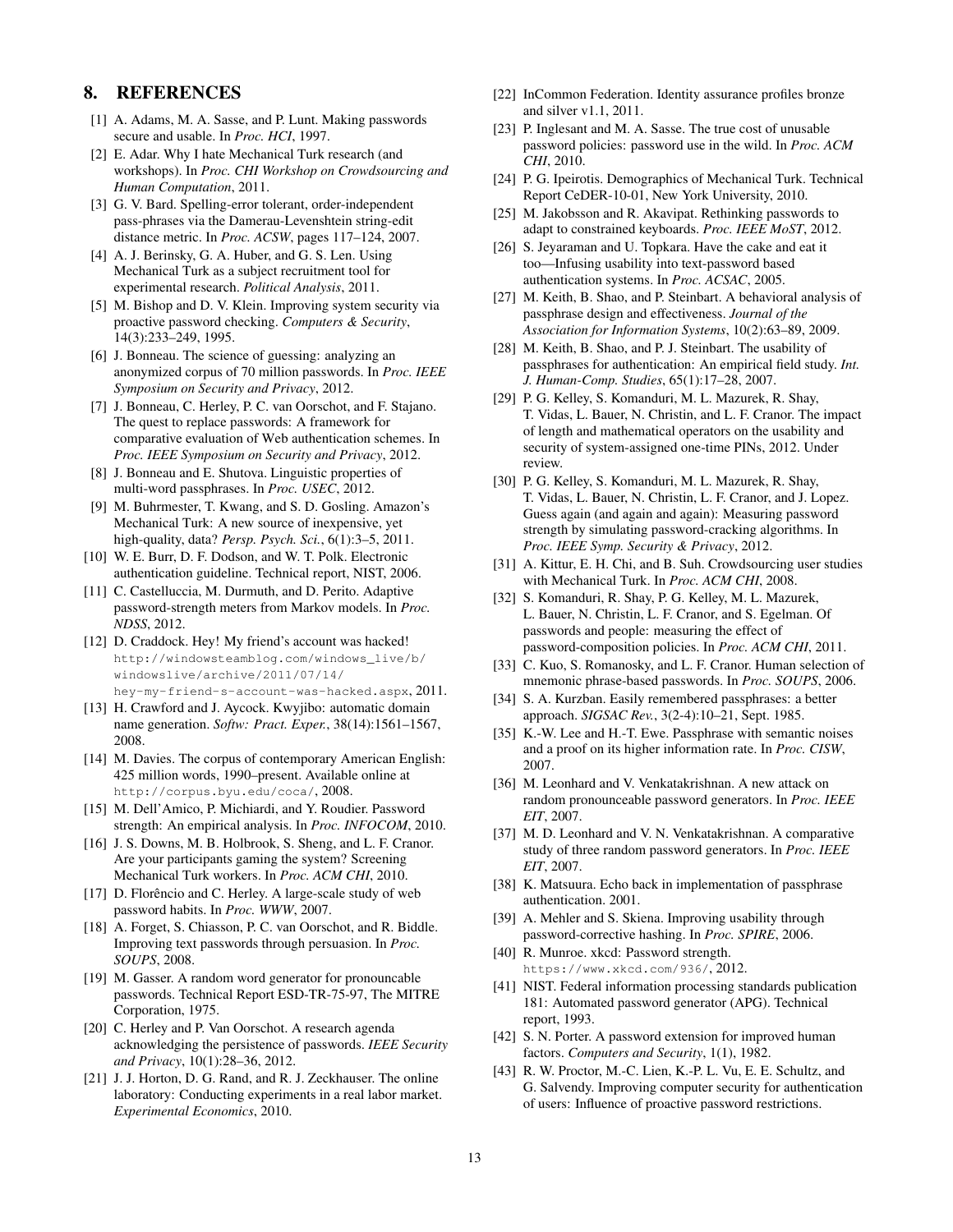*Behavior Res. Methods, Instruments, & Computers*, 34(2):163–169, 2002.

- [44] A. G. Reinhold. Diceware. http://world.std.com/~reinhold/diceware.html, 1995–2011.
- [45] S. Riley. Password security: What users know and what they actually do. *Usability News*, 8(1), Feb. 2006.
- [46] S. Schechter, C. Herley, and M. Mitzenmacher. Popularity is everything: a new approach to protecting passwords from statistical-guessing attacks. In *Proc. HotSec*, 2010.
- [47] B. Schneier. Schneier on security blog. http://www.schneier.com/blog/archives/2005/ 06/write\_down\_your.html, 2005.
- [48] S. Schoen, M. Hofmann, and R. Reynolds. Defending privacy at the U.S. border: A guide for travelers carrying digital devices. Electronic Frontier Foundation, 2011.
- [49] A. Schumacher. Security @ CU—Making secure passwords, 2011.
- [50] C. E. Shannon. A mathematical theory of communication. *Bell Syst. Tech. J.*, 27:379–423, 1949.
- [51] R. Shay, S. Komanduri, P. G. Kelley, P. G. Leon, M. L. Mazurek, L. Bauer, N. Christin, and L. F. Cranor. Encountering stronger password requirements: user attitudes and behaviors. In *Proc. SOUPS*, 2010.
- [52] A. Sotirakopoulos, I. Muslukov, K. Beznosov, C. Herley, and S. Egelman. Motivating users to choose better passwords through peer pressure. *SOUPS Poster*, 2011.
- [53] Y. Spector and J. Ginzberg. Pass-sentence—a new approach to computer code. *Comput. Secur.*, 13(2):145–160, Apr. 1994.
- [54] J. M. Stanton, K. R. Stam, P. Mastrangelo, and J. Jolton. Analysis of end user security behaviors. *Comp. & Security*, 24(2):124–133, 2005.
- [55] M. Toomim, T. Kriplean, C. Pörtner, and J. Landay. Utility of human-computer interactions: toward a science of preference measurement. In *Proc. ACM CHI*, 2011.
- [56] B. Ur, P. G. Kelley, S. Komanduri, J. Lee, M. Maass, M. Mazurek, T. Passaro, R. Shay, T. Vidas, L. Bauer, N. Christin, and L. F. Cranor. How does your password measure up? The effect of strength meters on password creation. In *Proc. USENIX Security*, 2012. To appear.
- [57] M. Weir, S. Aggarwal, M. Collins, and H. Stern. Testing metrics for password creation policies by attacking large sets of revealed passwords. In *Proc. CCS*, 2010.
- [58] S. Z. Wilson. The protect IU blog—xkcd agrees: Use a passphrase, 2011.
- [59] J. Yan, A. Blackwell, R. Anderson, and A. Grant. Password memorability and security: Empirical results. *IEEE Security and Privacy*, 2(5), Sept. 2004.
- [60] Y. Zhang, F. Monrose, and M. K. Reiter. The security of modern password expiration: An algorithmic framework and empirical analysis. In *Proc. CCS*, 2010.
- [61] M. Zviran and W. J. Haga. A comparison of password techniques for multilevel authentication mechanisms. *The Computer Journal*, 36(3):227–237, 1993.
- [62] M. Zviran and W. J. Haga. Password security: an empirical study. *J. Mgt. Info. Sys.*, 15(4), 1999.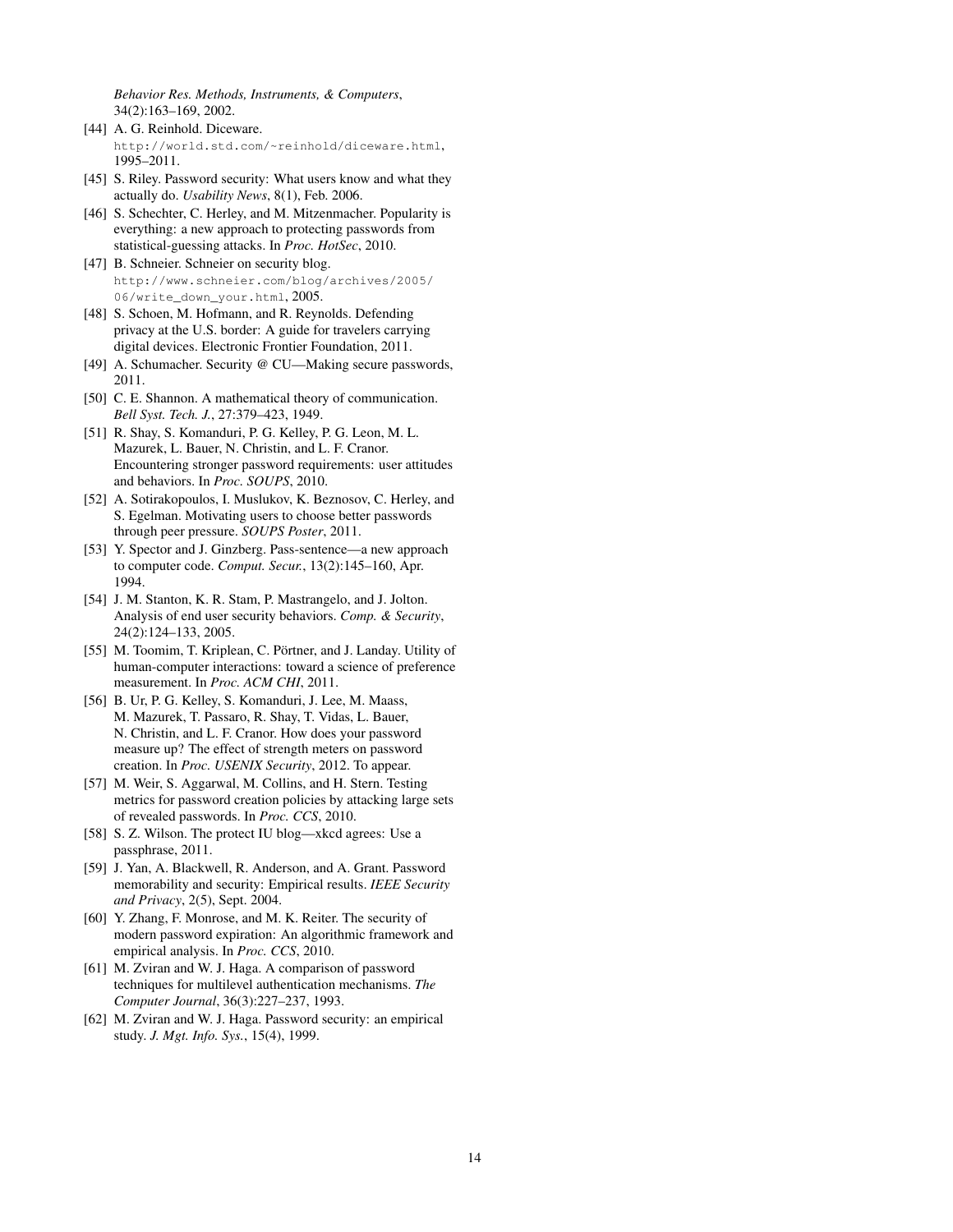# APPENDIX

# A. XKCD COMIC



THROUGH 20 YEARS OF EFFORT, WE'VE SUCCESSFULLY TRAINED<br>EVERYONE TO USE PASSWORDS THAT ARE HARD FOR HUMANS<br>TO REMEMBER, BUT EASY FOR COMPUTERS TO GUESS.

Figure 2: This xkcd comic suggests that users can recall passphrases composed of random words better than lower-strength passwords that meet complexity requirements [40].

# B. DAY ONE SURVEY

This appendix includes the survey questions shown to participants during the first part of the study. All questions were required.

Learning my password was annoying.

- ( ) Strongly agree
- ( ) Agree
- ( ) Neutral
- ( ) Disagree
- ( ) Strongly disagree

Learning my password was difficult.

- ( ) Strongly agree
- ( ) Agree
- ( ) Neutral
- ( ) Disagree
- ( ) Strongly disagree

Learning my password was fun.

- ( ) Strongly agree
- ( ) Agree
- ( ) Neutral
- ( ) Disagree
- ( ) Strongly disagree

Describe anything you did to help yourself remember your password.

Do you have a password or set of passwords you reuse in different places?

- ( ) Yes
- ( ) No
- ( ) I prefer not to answer

Do you have a password that you use for different accounts with a slight modification for each account?

- ( ) Yes
- ( ) No
- ( ) I prefer not to answer Do you have an email password?
- ( ) Yes
- $()$  No

The questions on this page pertain to your real email password.

What is the domain for your primary email account (e.g. hotmail.com, gmail.com, cmu.edu)?

Thinking about the real password you use for your primary email account, how many of the following does it contain? Write "0" if there are none.

Uppercase letters: Lowercase letters: Numbers:

Symbols:

Approximately how long ago did you last change your real email password?

- ( ) Within the past month
- ( ) Within the past six months
- ( ) Within the past year
- ( ) More than a year ago
- ( ) More than 5 years ago
- ( ) Never
- ( ) I'm not sure
- ( ) I prefer not to answer

Does your main email provider require you to change your password periodically?

- ( ) Yes
- ( ) No
- ( ) I'm not sure
- ( ) I prefer not to answer

If my main email account assigned me a password like the one I used in this study, it would make my email account more secure.

- ( ) Strongly agree
- ( ) Agree
- ( ) Neutral
- ( ) Disagree
- ( ) Strongly disagree

I would be annoyed if my main email account assigned me a password like the one I used in this study.

- ( ) Strongly agree
- ( ) Agree
- ( ) Neutral
- ( ) Disagree
- ( ) Strongly disagree

If my main email account assigned me a password like the one I used in this study, it would be easier.

- ( ) Strongly agree
- ( ) Agree
- ( ) Neutral
- ( ) Disagree
- ( ) Strongly disagree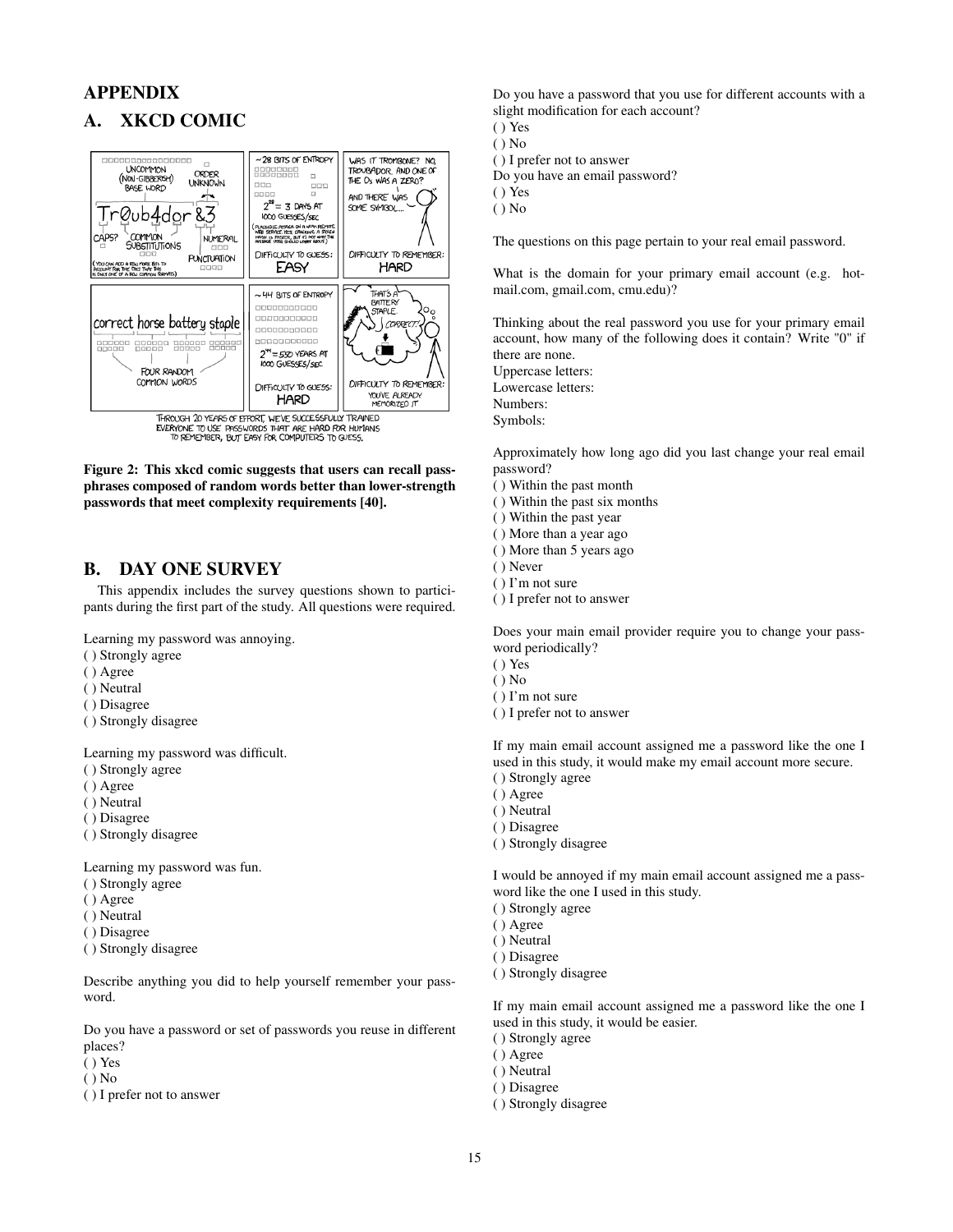Are you willing to return and try to recall your password again in a few days?

( ) Yes

( ) No

( ) I prefer not to answer

If you have any additional feedback about passwords or this survey, please enter your comments here.

What is your gender?

- ( ) Female
- ( ) Male
- ( ) I prefer not to answer

How old are you?

Which of the following best describes your highest achieved education level?

- ( ) Some High School
- ( ) High School Graduate
- ( ) Some college, no degree
- ( ) Associates degree
- ( ) Bachelors degree
- ( ) Graduate degree (Masters, Doctorate, etc.)
- ( ) Other

Are you majoring in or do you have a degree or job in computer science, computer engineering, information technology, or a related field?

- ( ) Yes
- $()$  No
- ( ) I prefer not to answer

Are you majoring in or do you have a degree or job in art, architecture, design, photography, or a related field?

- ( ) Yes
- ( ) No
- ( ) I prefer not to answer

Are you majoring in or do you have a degree or job in math, physics, or engineering, or a related field?

- ( ) Yes
- ( ) No

( ) I prefer not to answer

What is your total household income?

( ) Less than \$10,000 ( ) \$10,000 to \$19,999 ( ) \$20,000 to \$29,999 ( ) \$30,000 to \$39,999 ( ) \$40,000 to \$49,999 ( ) \$50,000 to \$59,999 ( ) \$60,000 to \$69,999 ( ) \$70,000 to \$79,999 ( ) \$80,000 to \$89,999 ( ) \$90,000 to \$99,999 ( ) \$100,000 to \$149,999 ( ) \$150,000 or more ( ) Prefer not to answer

Thank You!

# C. DAY TWO SURVEY

This appendix includes the survey questions shown to participants during the second part of the study. All questions were required.

Thank you for participating in this Carnegie Mellon University study. Please answer the following questions honestly. There are no right or wrong answers and everyone who finishes this task completely will receive his or her bonus payment.

How did you just enter your password for this study (please be honest – you get paid regardless, and this will help our research)?

- ( ) I typed it in from memory
- ( ) It was stored in my browser
- ( ) I cut and pasted it from a text file
- ( ) I looked it up in the place I had recorded it earlier and then I typed it in
- ( ) I use a password manager that filled it in for me
- ( ) I prefer not to answer
- ( ) Other:
- ( ) It was automatically filled in

( ) I forgot my password and followed the password reset link

Did you write down or store the password you created for this study (please be honest, you get paid regardless, this will help our research)?

- [ ] No
- [ ] Yes, on paper
- [ ] Yes, electronically (stored in computer, phone, etc.)
- [ ] Other
- [ ] I prefer not to answer

If you wrote down or stored your password for this study, how is it protected (choose all that apply)?

- [ ] I do not protect it
- [ ] I stored it in an encrypted file
- [ ] I hid it

[] I stored it on a computer or device protected with another password

- [ ] I locked up the paper
- [ ] I always keep the password with me
- [ ] I wrote down a reminder instead of the actual password
- [ ] I keep the paper in an office or room that only I use
- [ ] I stored it on a computer or device that only I use
- [ ] Other
- [ ] I prefer not to answer
- [ ] I did not write down my password

Please describe how you store your password for this study, including what software you use or where you wrote it down.

What would you have done differently in protecting and remembering your password if this password were used for an account you would use outside this study?

Did you imagine a scene related to the words or letters in your password to help you remember it?

- ( ) Yes
- ( ) No

If so, describe the scene that you imagined.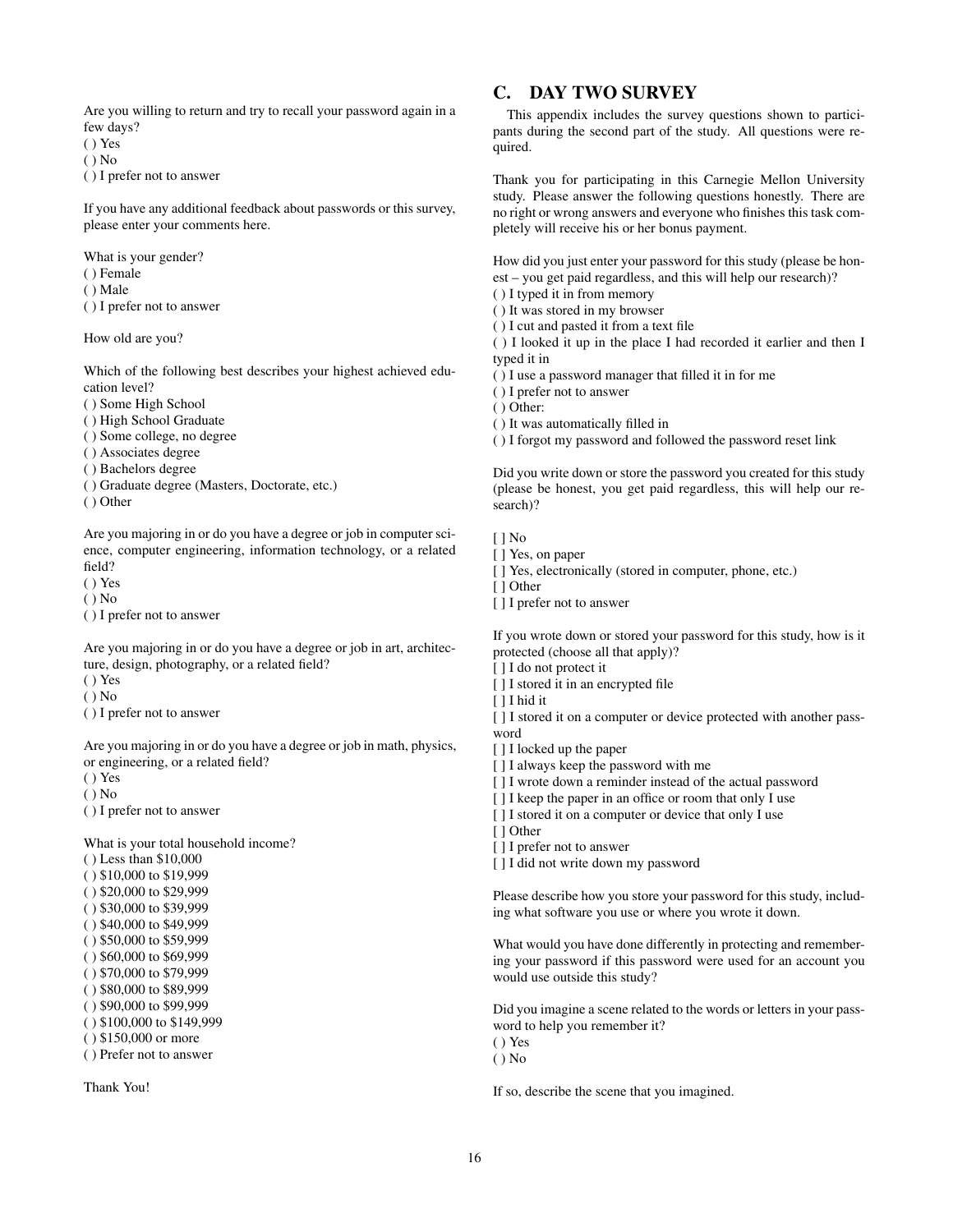Did you think of a sentence or phrase based on the words or letters in your password to help you remember it?

( ) Yes

( ) No

If so, describe the sentence or phrase that you used.

Did you think of a story related to the words or letters in your password to help you remember it? ( ) Yes

( ) No

If so, describe the story that you used.

What, if anything, about your new password makes it easy for you to remember?

Do you have an email password?

( ) Yes

( ) No

The questions on this page pertain to your real email password.

When logging in with your real email password, do you refer to a written down or stored password?

( ) Yes

( ) No

Prior to this survey, have you ever written down or stored your real email password?

[ ] No

- [ ] Yes, on paper
- [ ] Yes, electronically (stored in computer, phone, etc.)

[ ] Other

[ ] I prefer not to answer

If you ever wrote down or stored your real email password, how was it protected (choose all that apply)?

[ ] I did not write down or store it

[ ] I did not protect it

[ ] I stored it in an encrypted file

[ ] I hid it

[ ] I stored it on a computer or device protected with another password

[ ] I locked up the paper

[ ] I always kept the password with me

[ ] I wrote down a reminder instead of the actual password

[] I kept the paper in an office or room that only I use

- [] I stored it on a computer or device that only I use
- [ ] Other

[ ] I prefer not to answer

To how many people have you given your real email password?

 $()$  0

 $( ) 1$  $() 2-5$ 

 $( ) 6-10$ 

( ) More than 10

Consider the password you used for this study. If you were protecting/remembering a password for a real email account you would use outside the study, what would you have done differently? [ ] Nothing would have changed

[ ] I would have written it down on paper

[ ] I would not have written it down on paper

[ ] I would have stored it electronically

[ ] I would not have stored it electronically

[ ] I would still write it on paper, but would secure the paper better

[ ] I would have tried harder to remember it

[ ] Other

How often do you type in your real email password (we are interested in when you type it in, not when your browser enters it automatically)?

( ) Never

( ) Several times per day

- ( ) Once per day
- ( ) Several times per week
- ( ) Once per week
- ( ) A few times per month
- ( ) Once per month
- ( ) Less than once a month
- ( ) I prefer not to answer

Remembering the password I use for my real email account is difficult.

( ) Strongly agree

- ( ) Agree
- ( ) Neutral
- ( ) Disagree
- ( ) Strongly disagree
- Remembering the password I used for this study was difficult.
- ( ) Strongly agree
- ( ) Agree
- ( ) Neutral
- ( ) Disagree
- ( ) Strongly disagree

If you have any additional feedback about passwords or this survey, please enter your comments here.

Thank you.

# D. CONDITIONS

This appendix includes details about the password and passphrase construction for each condition introduced in Section 3.2 First we detail the characters used for random password construction, then we enumerate the terms found in each dictionary for conditions that used dictionaries. The ordering of the terms in each dictionary is by frequency as calculated by the Corpus of Contemporary American English [14]. The pronounceable condition uses the algorithm described in [19].

# D.1 Random character passwords

The random character conditions used passwords created from the following set of characters:

```
abcdefghjkmnpqrstuvwxyz
ABCDEFGHJKLMNPQRSTUVWXYZ
23456789
@!$*#.-&_
```
This set specifically omits characters that could be confused with other characters, such as mistaking the number zero for the letter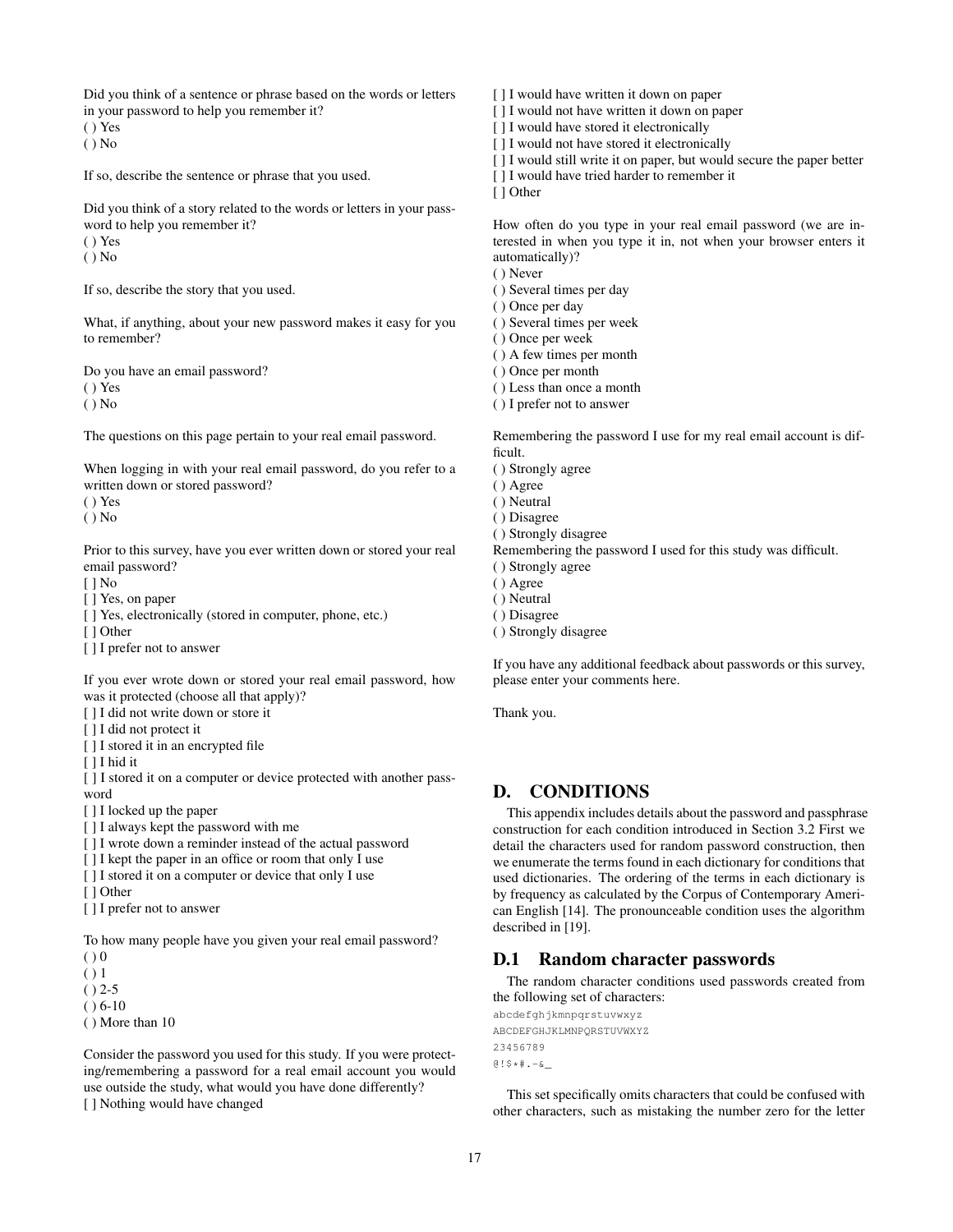'O' or the number one for an uppercase 'I' or lowercase 'L' character.

## D.2 181-word dictionary

#### Our 181 word dictionary, used in the pp-small condition, consists of the following words.

the be and of a in to have to it I that for you he with on do say this they at but we his from that not by she or as what go their can who get if would her all my make about know will as up one time there year so think when which them some me people take out into just see him your come could now than like other how then its our two more these want way look first also new because day more use no man find here thing give many well only those tell one very her even back any good woman through us life child there work down may after should call world over school still try in as last ask need too feel three when state never become between high really something most another much family own out leave put old while mean on keep student why let great same big group begin seem country help talk where turn problem every start hand might American show part about against place over

# D.3 401-word dictionary

#### Our 401 word dictionary, used in pp-medium and pp-med-unorder conditions, consists of the following words.

the be and of a in to have to it I that for you he with on do say this they at but we his from that not by she or as what go their can who get if would her all my make about know will as up one time there year so think when which them some me people take out into just see him your come could now than like other how then its our two more these want way look first also new because day more use no man find here thing give many well only those tell one very her even back any good woman through us life child there work down may after should call world over school still try in as last ask need too feel three when state never become between high really something most another much family own out leave put old while mean on keep student why let great same big group begin seem country help talk where turn problem every start hand might American show part about against place over such again few case most week company where system each right program hear so question during work play government run small number off always move like night live Mr point believe hold today bring happen next without before large all million must home under water room write mother area national money story young fact month different lot right study book eye job word though business issue side kind four head far black long both little house yes after since long provide service around friend important father sit away until power hour game often yet line political end among ever stand bad lose however member pay law meet car city almost include continue set later community much name five once white least president learn real change team minute best several idea kid body information nothing ago right lead social understand whether back watch together follow around parent only stop face anything create public already speak others read level allow add office spend door health person art sure such war history party within grow result open

change morning walk reason low win research girl guy early food before moment himself air teacher force offer enough both education across although remember foot second boy maybe toward able age off policy everything love process music including consider appear actually buy probably human wait serve

# D.4 1024-word dictionary

Our 1024 word dictionary, used in pp-large and pp-large-3word conditions, consists of the following words.

the be and of a in to have to it I that for you he with on do say this they at but we his from that not by she or as what go their can who get if would her all my make about know will as up one time there year so think when which them some me people take out into just see him your come could now than like other how then its our two more these want way look first also new because day more use no man find here thing give many well only those tell one very her even back any good woman through us life child there work down may after should call world over school still try in as last ask need too feel three when state never become between high really something most another much family own out leave put old while mean on keep student why let great same big group begin seem country help talk where turn problem every start hand might American show part about against place over such again few case most week company where system each right program hear so question during work play government run small number off always move like night live Mr point believe hold today bring happen next without before large all million must home under water room write mother area national money story young fact month different lot right study book eye job word though business issue side kind four head far black long both little house yes after since long provide service around friend important father sit away until power hour game often yet line political end among ever stand bad lose however member pay law meet car city almost include continue set later community much name five once white least president learn real change team minute best several idea kid body information nothing ago right lead social understand whether back watch together follow around parent only stop face anything create public already speak others read level allow add office spend door health person art sure such war history party within grow result open change morning walk reason low win research girl guy early food before moment himself air teacher force offer enough both education across although remember foot second boy maybe toward able age off policy everything love process music including consider appear actually buy probably human wait serve market die send expect home sense build stay fall oh nation plan cut college interest death course someone experience behind reach local kill six remain effect use yeah suggest class control raise care perhaps little late hard field else pass former sell major sometimes require along development themselves report role better economic effort up decide rate strong possible heart drug show leader light voice wife whole police mind finally pull return free military price report less according decision explain son hope even develop view relationship carry town road drive arm true federal break better difference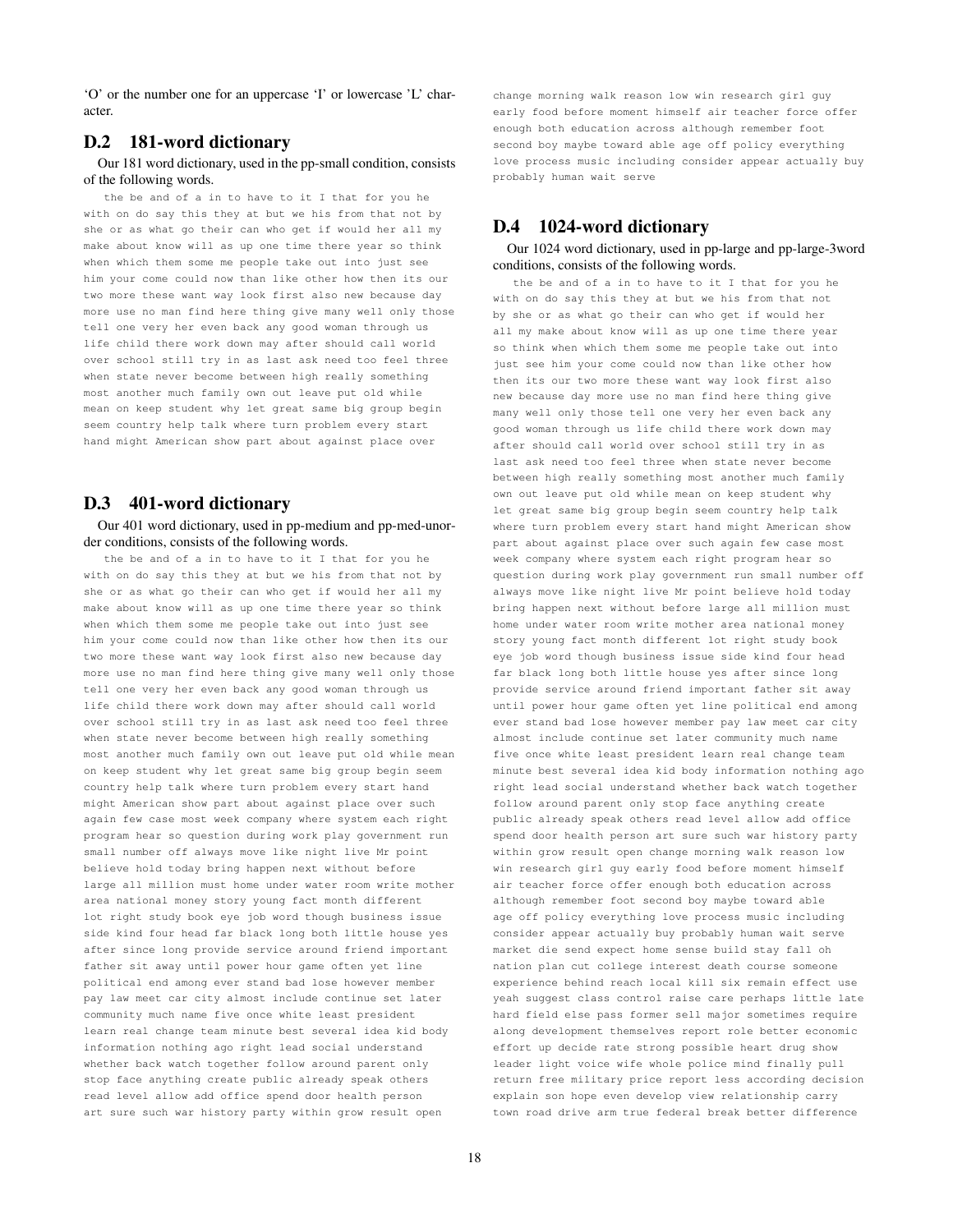thank receive value international building action full model join season society because tax director early position player agree especially record pick wear paper special space ground form support event official whose matter everyone center couple site end project hit base activity star table need court produce eat American teach oil half situation easy cost industry figure face street image itself phone either data cover quite picture clear practice piece land recent describe product doctor wall patient worker news test movie certain north love personal open support simply third technology catch step baby computer type attention draw film Republican tree source red nearly organization choose cause hair look point century evidence window difficult listen soon culture billion chance brother energy period course summer less realize hundred available plant likely opportunity term short letter condition choice place single rule daughter administration south husband Congress floor campaign material population well call economy medical hospital church close thousand risk current fire future wrong involve defense anyone increase security bank myself certainly west sport board seek per subject officer private rest behavior deal performance fight throw top quickly past goal second bed order author fill represent focus foreign drop plan blood upon agency push nature color no recently store reduce sound note fine before near movement page enter share than common poor other natural race concern series significant similar hot language each usually response dead rise animal factor decade article shoot east save seven artist away scene stock career despite central eight thus treatment beyond happy exactly protect approach lie size dog fund serious occur media ready sign thought list individual simple quality pressure accept answer hard resource identify left meeting determine prepare disease whatever success argue cup particularly amount ability staff recognize indicate character growth loss degree wonder attack herself region television box TV training pretty trade deal election everybody physical lay general feeling standard bill message fail outside arrive analysis benefit name sex forward lawyer present section environmental glass answer skill sister PM professor operation financial crime stage ok compare authority miss design sort one act ten knowledge gun station blue state strategy little clearly discuss indeed force truth song example democratic check environment leg dark public various rather laugh guess executive set study prove hang entire rock design enough forget since claim note remove manager help close sound enjoy network legal religious cold form final main science green memory card above seat cell establish nice trial expert that spring firm Democrat radio visit management care avoid imagine tonight huge ball no close finish yourself talk theory impact respond statement maintain charge popular traditional onto reveal direction weapon employee cultural contain peace head control base pain apply play measure wide shake fly interview manage chair fish particular camera structure politics perform bit weight suddenly discover candidate top production treat trip evening affect inside conference unit best style adult worry range mention rather far deep past edge individual specific writer trouble necessary throughout challenge fear shoulder institution middle sea dream

bar beautiful property instead improve stuff detail method sign somebody magazine hotel soldier reflect heavy sexual cause bag heat fall marriage tough sing surface purpose exist pattern whom skin agent owner machine

## D.5 Noun dictionary

Our 181 noun dictionary, used in pp-nouns, pp-nouns-instr, and pp-sentence conditions, consists of the following words.

time year people way day man thing woman life child world school state family student group country problem hand part place case week company system program question work government number night Mr point home water room mother area money story fact month lot right study book eye job word business issue side kind head house service friend father power hour game line end member law car city community name president team minute idea kid body information back parent face others level office door health person art war history party result change morning reason research girl guy food moment air teacher force education foot boy age policy process music market sense nation plan college interest death experience effect use class control care field development role effort rate heart drug show leader light voice wife police mind price report decision son view relationship town road arm difference value building action model season society tax director position player record paper space ground form event official matter center couple site project activity star table need court American oil situation cost industry figure street image phone

# D.6 Sentence-like dictionaries

The sentence like condition is constructed from a noun followed by a transitive verb, then an adjective and finally another noun. Due to this construction a dictionary is required for each part of speech type. For nouns, the same 181 words pp-nouns dictionary is used. For verbs, the following 181 words are used.

has does says goes cans gets makes knows wills thinks takes sees wants looks uses finds gives tells works calls tries asks needs feels becomes leaves puts means keeps lets begins helps talks turns starts shows hears plays runs moves likes lives believes holds brings writes provides sits stands loses pays meets includes continues sets learns changes leads understands watches follows stops creates speaks reads allows adds spends grows opens walks wins offers remembers loves considers buys waits serves dies sends expects builds stays falls cuts reaches kills suggests raises passes sells requires reports decides pulls returns explains hopes develops carries drives breaks thanks receives joins agrees picks wears supports ends hits bases produces eats teaches faces covers describes catches draws chooses causes points realizes places closes involves increases seeks deals fights throws fills represents focuses drops plans pushes reduces notes enters shares rises shoots save protects lies accepts identifies determines prepares argues recognizes indicates wonders lays fails names presents answers compares misses acts states discusses forces checks laughs guesses studies proves hangs designs forgets claims removes sounds enjoys forms establishes